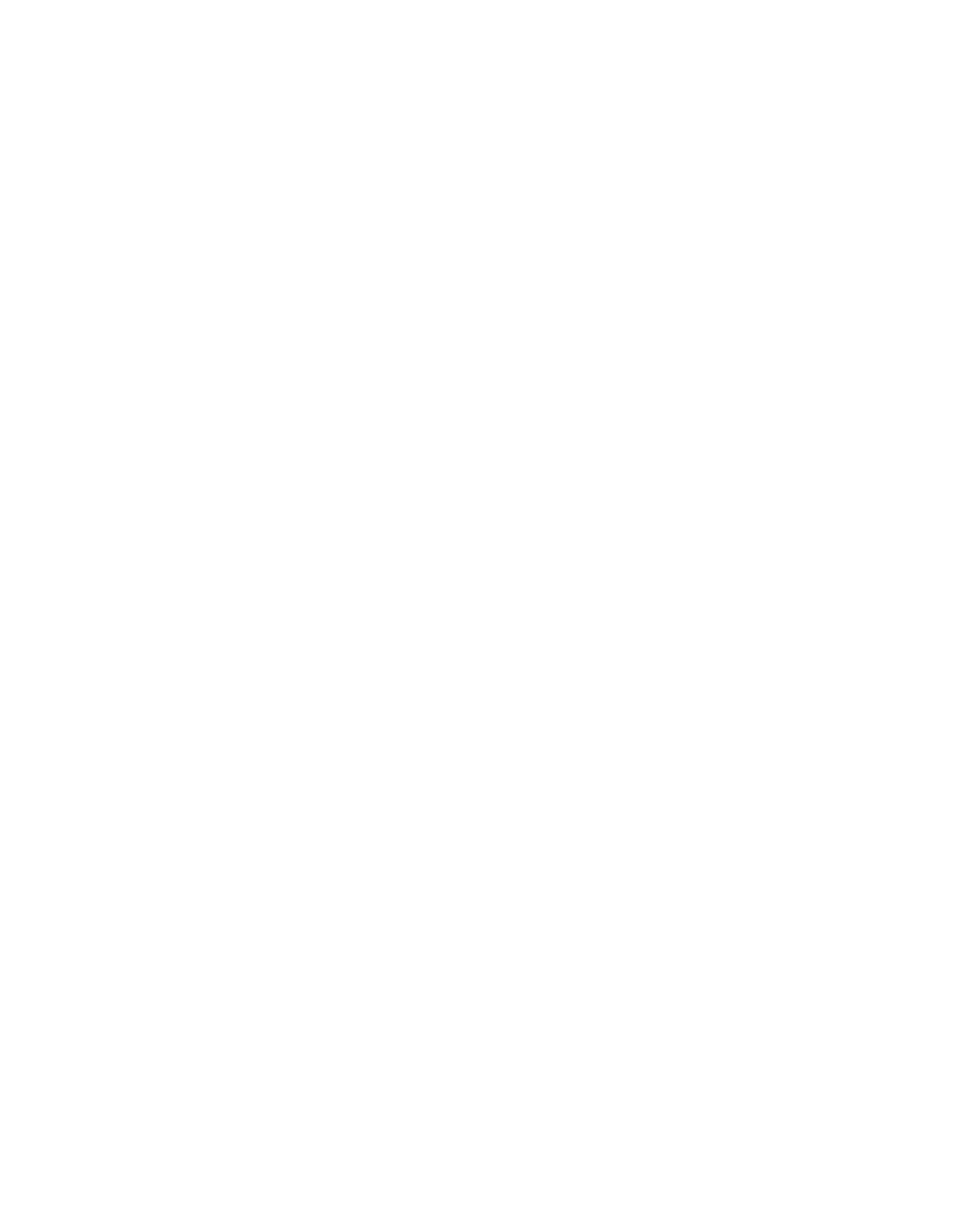This Annual Report is an opportunity to highlight the Department's achievements, identify development trends, and assess the planning and development process during calendar year 2013. This report will describe specific actions taken by the Kent County Planning Commission, Zoning Board of Appeals, Agricultural Advisory Commission, Agricultural Land Preservation Advisory Board, Historic Preservation Commission, Board of Electrical Examiners, Agricultural Resolution Board, Board of Housing Appeals, Board of Building Appeals, and Department of Planning, Housing and Zoning.

## **DEPARTMENT STAFF**

Amy G. Moredock, Director Carla Gerber, Community Planner Bill Kerbin, Housing & Critical Area Planner M. Richard Myers, Chief Enforcement Officer Bryan Foreman, Enforcement Officer

Sandy Adams, Office Manager Jennifer Butz, Administrative Assistant (August – December) Kimberly Dixon, Administrative Assistant  $(January - July)$ Beth Grieb, Administrative Assistant

## **PLANNING COMMISSION**

The Kent County Planning Commission, appointed by the County Commissioners of Kent County, acts as a citizen board for all planning matters. As set forth in the Land Use Article of the Annotated Code of Maryland, the Planning Commission makes recommendations to the County Commissioners on zoning map and text amendments and to the Board of Zoning Appeals on certain designated variances and special exceptions. The Commission may also prepare ordinances and plans for review by the County Commissioners. In its decision-making capacity, the Commission approves all major subdivisions and site plans.

## MEMBERS

| Elizabeth H. Morris, Chairman | Kim Kohl (Appointed in October)          |
|-------------------------------|------------------------------------------|
| <b>Randall Bellows</b>        | Jay P. Lancaster (Resigned in September) |
| Ed Birkmire                   | William S. Sutton                        |
| William Crowding              | G. Mitchell Mowell, Attorney             |
| F. Joseph Hickman             |                                          |

The Planning Commission meets the first Thursday of every month at 1:30 P.M., in the County Commissioners' Hearing Room in the County Government Center, 400 High Street, Chestertown. The agendas for all meetings are available from the Department of Planning, Housing and Zoning and on the County website prior to the meetings. The Planning Commission is a member of the Maryland Citizens Planners Association, and members attend training sessions and meetings. In 2013, the Planning Commission met 12 times.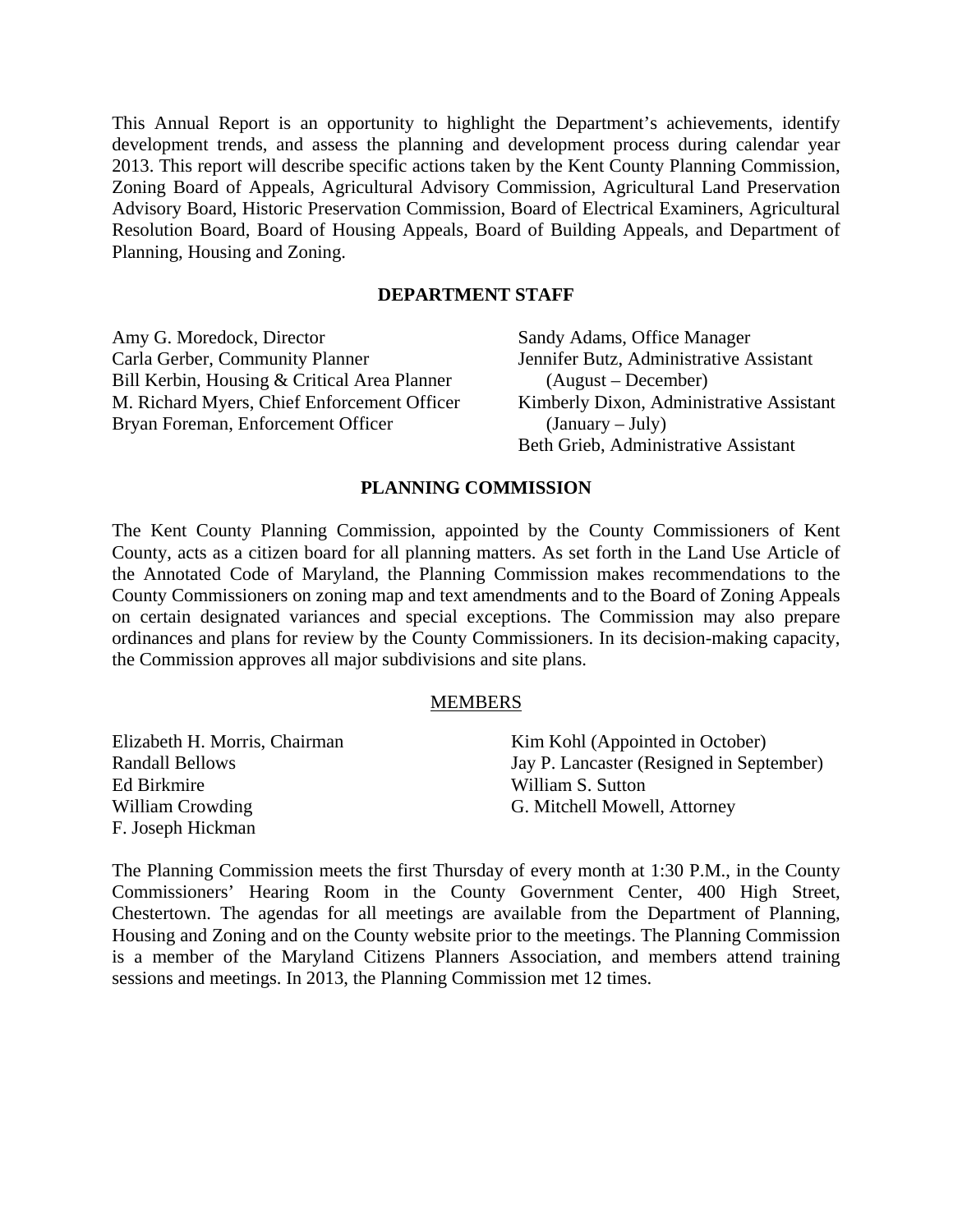#### **ZONING BOARD OF APPEALS**

Appointed by the County Commissioners, the Zoning Board of Appeals hears and decides special exceptions, variances, and appeals of any decision or determination of the Zoning Administrator in the enforcement and administration of the Land Use Ordinance. The Zoning Board of Appeals meets on Monday evenings as may be required. In 2013, the Board of Appeals met 7 times.

#### MEMBERS

Al Townshend, Chairman Allen Davis, member Funk & Bolton, Attorneys for the Board

Trey Hill, member P. Joan Horsey, alternate

#### **HOUSING**

The Housing Improvement Program provides housing rehabilitation assistance to owners of substandard houses who meet certain income criteria. The repairs must address health and safety related matters. Repairs may include flooring, roofing, plumbing and electric systems, and well and septic systems. The program is generally funded through grants from the Department of Housing and Community Development, Maryland Affordable Housing Trust and a County match. Rehabilitation costs must not exceed \$25,000.

During 2013, there were 8 applications for assistance submitted to the County. There was 1 application was approved and 1 individual was assisted. Both the number of applications submitted and approved decreased again in 2013.

## **HISTORIC PRESERVATION COMMISSION**

The Historic Preservation Commission is responsible for administering the Historic Preservation Ordinance which allows for the voluntary designation of Historic Sites and Districts in the unincorporated areas of the County. The Commission also reviews projects which may affect historic resources and makes recommendations to the Planning Commission on possible mitigation. The Commission is supported by staff from the Department of Planning, Housing, and Zoning. The Commission meets on the last Monday of the month, as needed, and agendas are available prior to the meeting. The Commission met twice in 2013.

#### MEMBERS\*

Elizabeth Beckley, Chairman Carolyn Brooks

Susan Debnam Max Ruehrmund

\*Due to very specific membership criteria, three vacancies remained open in 2013.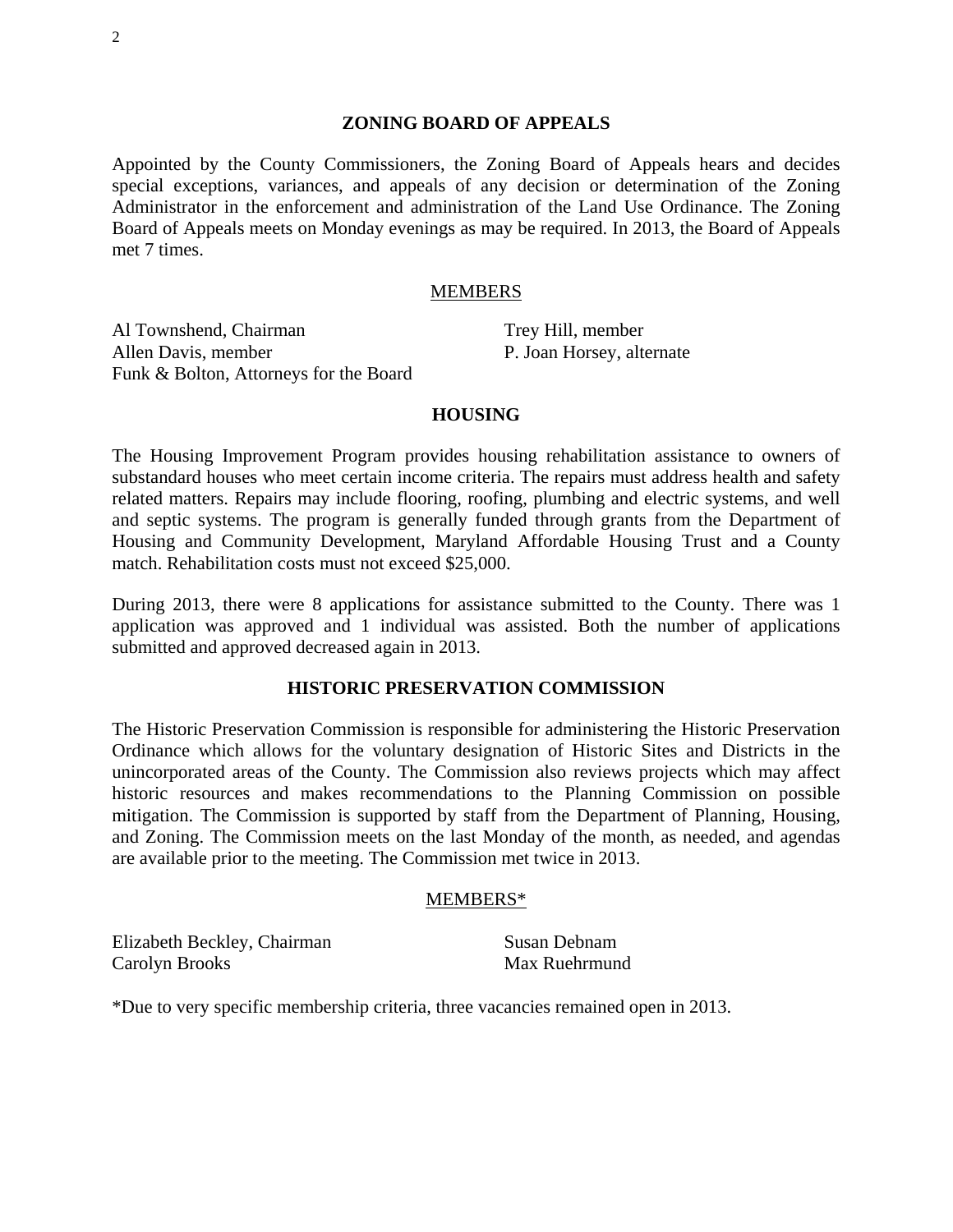#### **AGRICULTURAL ADVISORY COMMISSION**

The Kent County Agricultural Advisory Commission provides advice to the County Commissioners of Kent County and the Kent County Planning Commission concerning any proposals that affect agriculture. Additionally, the Commission recommends changes to the Comprehensive Plan, Land Use Ordinance, and other programs which will improve and promote agriculture in Kent County. The Agricultural Advisory Commission is supported by staff from the Department of Planning, Housing and Zoning. The Commission meets as needed and an agenda is available from the Planning Department prior to the meeting. The Commission did not meet in 2013.

### MEMBERS

| W. Frank Barnes, Jr. | Sean Jones            |
|----------------------|-----------------------|
| John Cahall          | Craig McSparran       |
| Herman E. Hill, Jr   | John Henry Myers, Jr. |

One vacancy remained open in 2013.

#### **AGRICULTURAL LAND PRESERVATION ADVISORY BOARD**

The Agricultural Land Preservation Advisory Board reviews and approves all applications related to the Maryland Agricultural Land Preservation Foundation Program. These include applications to establish agricultural preservation districts, sell permanent protective easements to the Maryland Agricultural Land Preservation Foundation, create lot exclusions, and subdivide properties in the preservation program. The Board also establishes policies for ranking districts in the easement acquisition program. Staff for the Board is provided by the Department of Planning, Housing and Zoning. The Board meets as necessary and an agenda is available from the Planning Department prior to the meeting. The Board met once in 2013.

#### MEMBERS

| William Cooper  |  |
|-----------------|--|
| Jennifer Debnam |  |

W. David Leager Timothy Redman

Several vacancies remained open during 2013, but the members with expired terms agreed to continue to serve until replacements are appointed.

The Board reviewed an application for an adjustment of lot lines involving a farm protected by a MALPF easement. The Board also reviewed the Land Preservation, Parks and Recreation Plan.

#### **AGRICULTURAL RESOLUTION BOARD**

The Agricultural Resolution Board consists of five voting members appointed by the County Commissioners. A representative of the University of Maryland Cooperative Extension Service and a member of the Kent County Soil and Water Conservation District serve as non-voting members. The Board arbitrates and mediates disputes involving agricultural operations conducted on agricultural lands and issues findings concerning whether or not such operations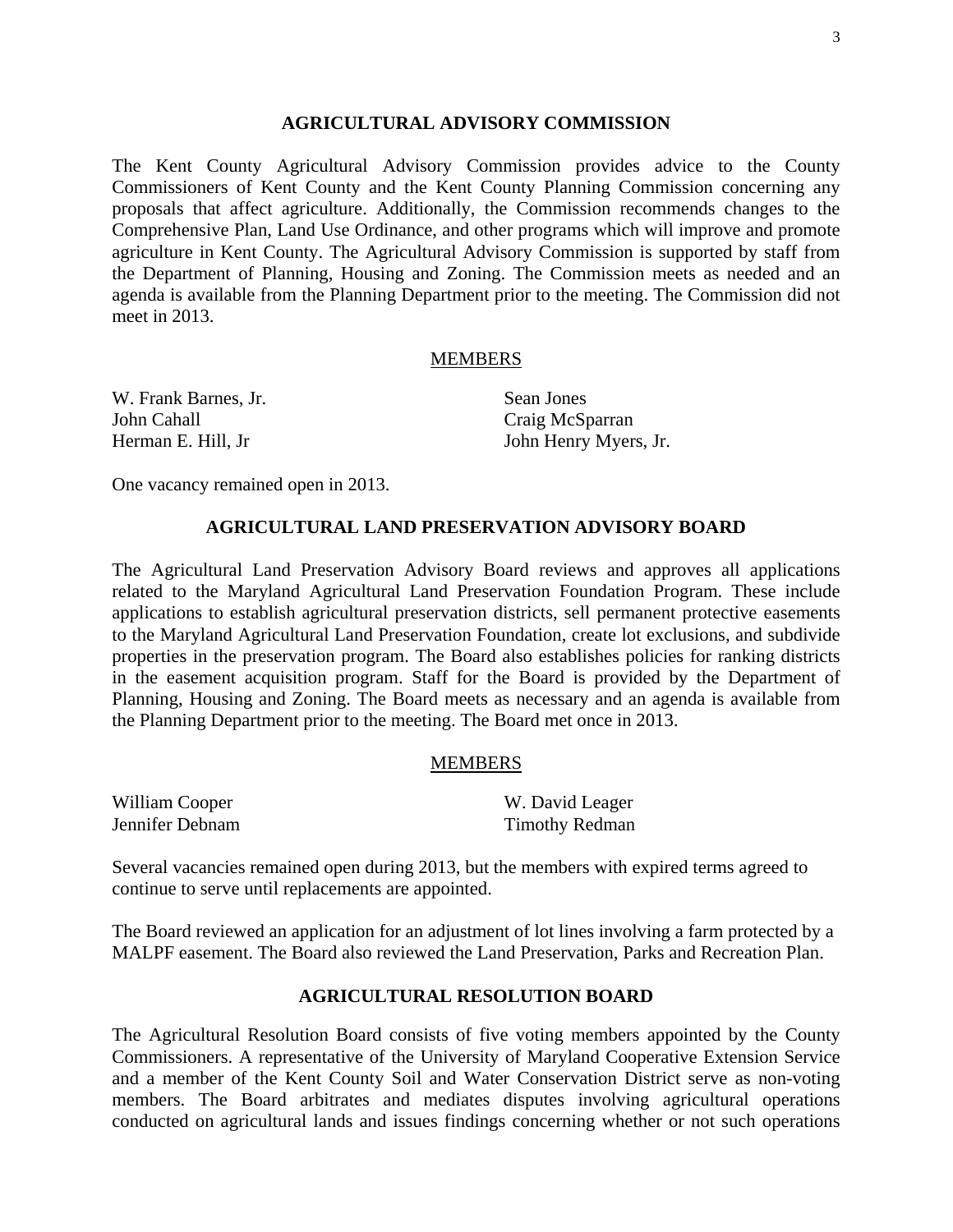are conducted in a manner consistent with generally accepted agricultural practices. The Board did not meet in 2013.

#### **MEMBERS**

R. Allen Davis, Chairman William Bowdle Michael Forney Edward Taylor

William Washington Jay Douthit, Cooperative Extension Timothy Redman, Soil & Water Conservation District

#### **BOARD OF BUILDING APPEALS**

The Board of Building Appeals hears and decides appeals of decisions of the Building Code Administrator in administering the Building Code. The Board consists of three members appointed by the County Commissioners and meets upon request. The Board did not meet during 2013.

## MEMBERS

Three vacancies remained open in 2013.

## **BOARD OF ELECTRICAL EXAMINERS**

Appointed by the County Commissioners of Kent County, the Board of Electrical Examiners examines the qualifications and capabilities of all persons who are engaged in or desire to engage in the electrical business. The Board reviews applications for licenses and administers the homeowner's examination for those individuals desiring to perform electrical work in the individuals' own home. The Electrical Board met 5 times in 2013.

#### MEMBERS

Charles A. Langenfelder, Chairman William S. Baldwin, Jr.

D. Michael Usilton

## **BOARD OF HOUSING APPEALS**

A three member Board appointed by the County Commissioners, the Board of Housing Appeals hears and decides appeals of the Housing Code Official made in connection with the enforcement of the provisions of the Kent County Housing Code. The Board meets upon receipt of an appeal and did not meet in 2013.

## MEMBERS

Charles W. Sommers

Nancy Dick Janice Graham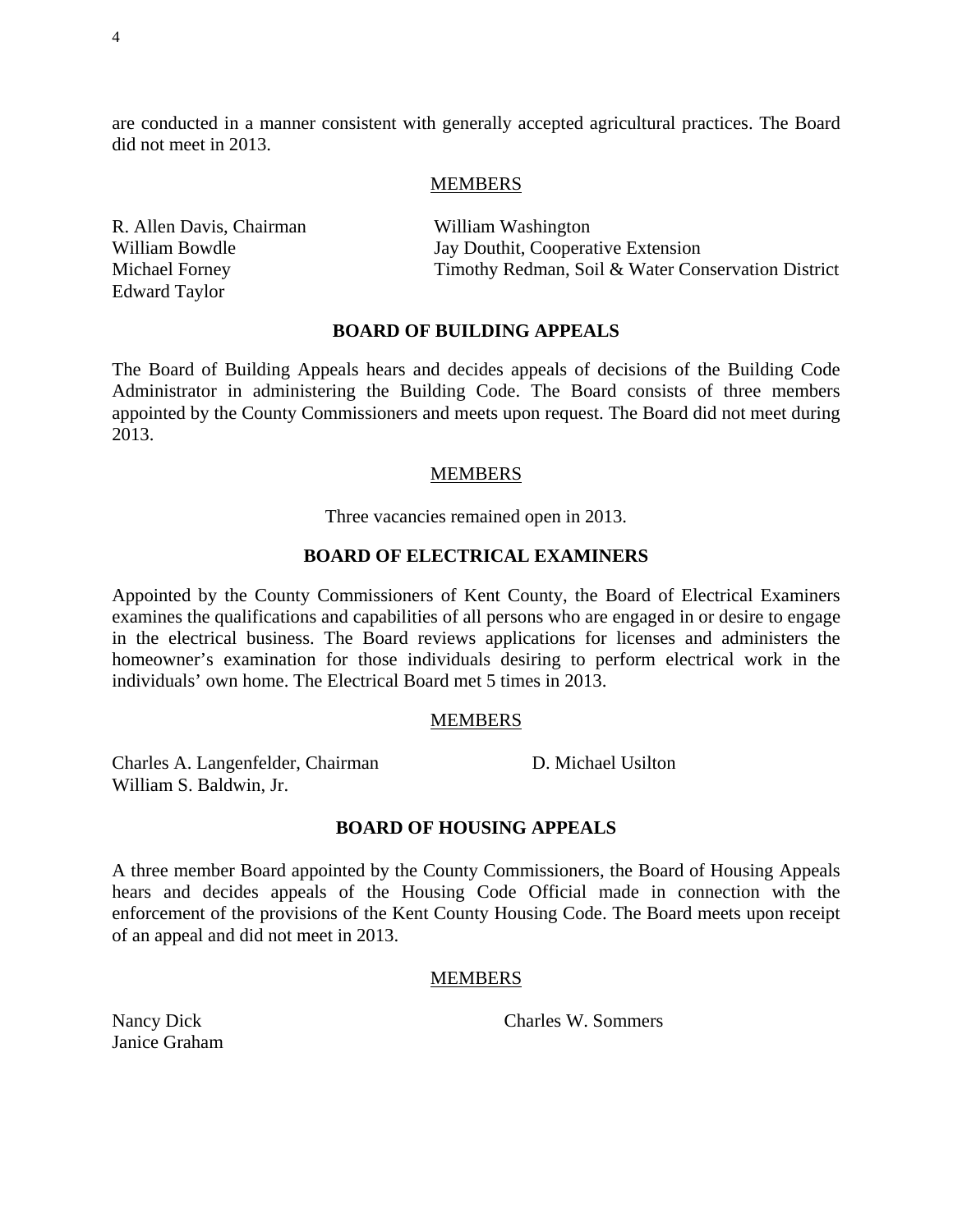## **SPECIAL PROJECTS**

Special Projects which involved Department of Planning, Housing, and Zoning staff in 2013 included:

- *2010 Trust Fund:* In partnership with the Chester River Association and Washington College, Kent County has been awarded the Chesapeake and Atlantic Coastal Bays 2010 Trust Fund grant. This proposal focuses on achieving non-point source nutrient reductions. Specifically initiatives will address Agriculture Best Management Practices such as implementation of cover crop programs, switch grass plantings, precision farming techniques, and manure stockpiling. Marsh restoration has also been targeted to include wetland restoration ponds, marsh restoration, and urban stream restoration. In addition to agriculture best management practices and marsh restoration, denitrifying septic system education will be enhanced.
- *Chesapeake Country National Scenic Byway:* The Scenic Byway Management Team continued to work on implementation of the Corridor Management Plan and Interpretive Plan. Staff also attended meetings concerning the possible extension of the byway to include the mid-Shore and Lower Shore sections, Michener's Chesapeake Country and the Blue Crab Byway.
- *Eastern Shore Heritage, Inc.:* This is a cooperative project between Caroline, Kent, Queen Anne's, and Talbot Counties. The Heritage Area was certified in July 2008. Planning staff has supported ESHI's Stories of the Chesapeake and its adoption into the Comprehensive Plan. Staff has also acted as liaison between ESHI and the municipalities in the adoption of the Stories of the Chesapeake Heritage Area.
- *Early Action Compact:* Staff reviews projects for conformance to the action strategies to reduce local emissions and improve air quality identified in the EAC. Kent and Queen Anne's Counties have been designated a nonattainment area by the Environmental Protection Agency. Both Counties continue to work with Maryland Department of the Environment and the Environmental Protection Agency to remove the two counties from the list of ozone nonattainment areas.
- *Kent County Total Maximum Daily Load Committee:* The County formed a Kent County TMDL Committee which has been meeting since November 2006 to draft the Local Tributary Strategy Basin Implementation Plan. The draft was completed in March 2008 and represents a snapshot in time. This innovative Kent County Plan has been used as state model in the development of the Maryland Watershed Improvement Plan.

The Maryland Phase I Watershed Implementation Plan (WIP) process began in 2009 with that plan's two-year milestones established at that time. The Phase II WIP began on a local level in Spring 2011 and the Kent County Phase II WIP was finalized in November 2012. Specific pollution allocation load numbers were provided to the counties and municipalities by Maryland Department of the Environment (MDE) in order for local jurisdictions to prepare its portion of the Phase II WIP. The County was unable to generate adequate strategies and best management practices in order to meet the large load reductions assigned to it; therefore, MDE suggested load reduction strategies in all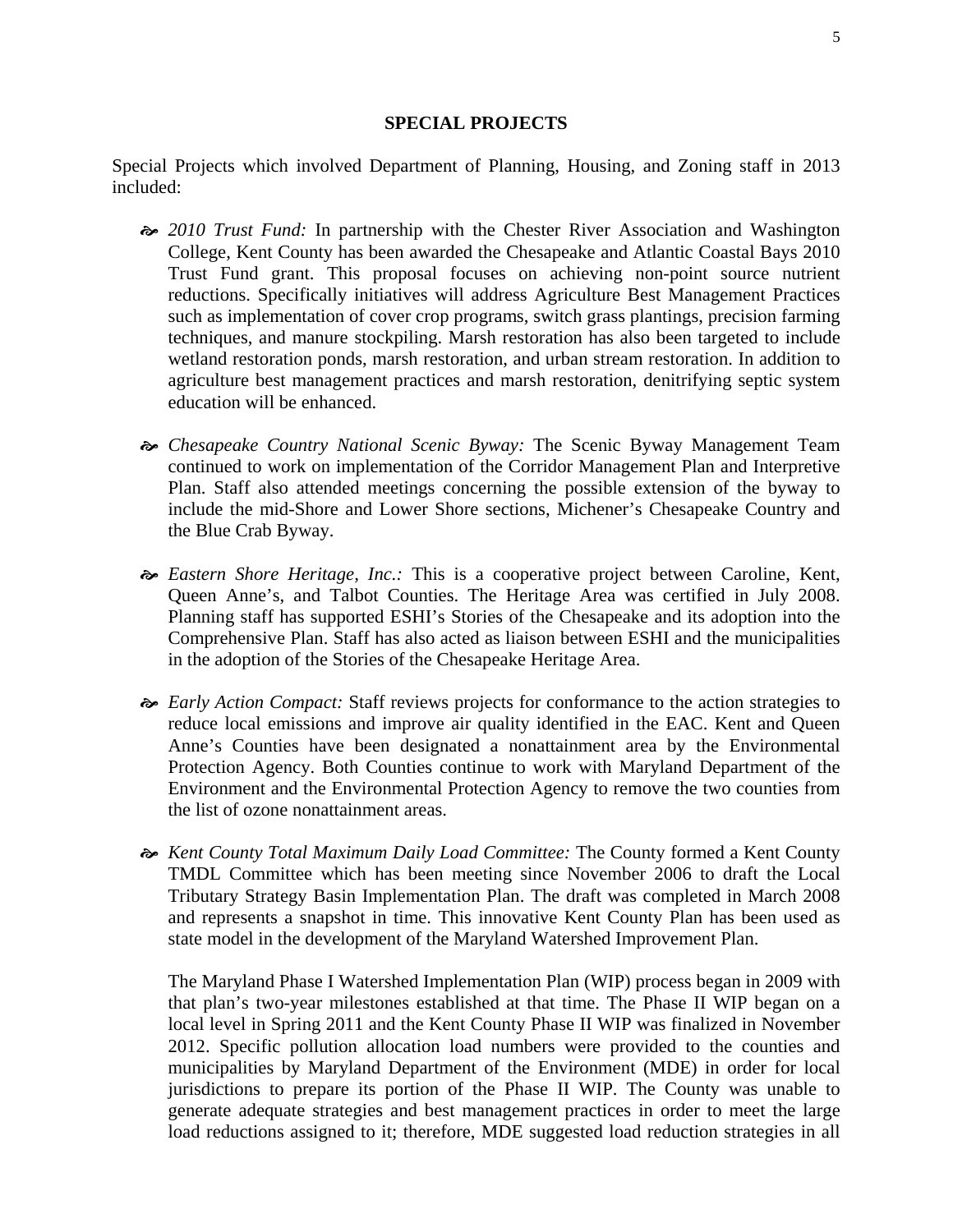source sectors. These additional strategies were not officially adopted by the County Commissioners.

- *Maryland Statewide Addressing Initiative:* In partnership with ESRI, MSGIC (Maryland State Geographic Information Committee), and the Maryland Highway Safety Office, the Towson University Center for GIS (CGIS) worked with Maryland's counties and Baltimore City to complete the Maryland Statewide Addressing Initiative—Maryland's first statewide coordinated dataset. Project partners worked with Maryland's jurisdictions to obtain and/or synchronize their addressing data. Either by geodatabase replication or via FTP, all jurisdictions are now sharing their data to the statewide dataset housed at CGIS. Staff uploads updated centerline files at regular intervals.
- *Purchase of Development Rights Program*: This program helps fund the purchase of conservation easements to assist in agricultural land preservation. The PDR program is required to remain a certified preservation program, thus allowing the county to keep 75 percent of the Agricultural Transfer tax.
- *Rural Legacy Program*: The program is part of Smart Growth Initiatives and is aimed at preserving rural character through the purchase of development rights. The Agricultural Security Corridor (ASC) is sponsored by the Eastern Shore Land Conservancy and Cecil, Kent, Talbot, Caroline and Dorchester Counties. The ASC has received funding during each cycle of the Rural Legacy Program.
- *Sassafras River Association Sassafras Watershed Action Plan:* This project represents a collaborative effort between the SRA, state, local, and other stake holders to generate a watershed restoration action strategy. A core team of contributors was formed which compiled data for a stream protection corridor assessment and watershed characterization. Following community stakeholder meetings and core stakeholder group input, the watershed restoration goals and strategies were drafted and completed. The Environmental Protection Agency approved the SWAP and the core group continues to meet to discuss implementation and funding of the goals and strategies. Staff continues to meet quarterly with the Core Group to track and evaluate the implementation of the SWAP strategies.

To that end, the Kent County Commissioners supported the application of the Sassafras River Association to Chesapeake & Atlantic Coastal Bays Trust Fund SFY12 to begin the implementation of the initiatives identified in the SWAP. While that grant was not funded, the County continues to support SRA efforts and collaborate to implement WIP strategies.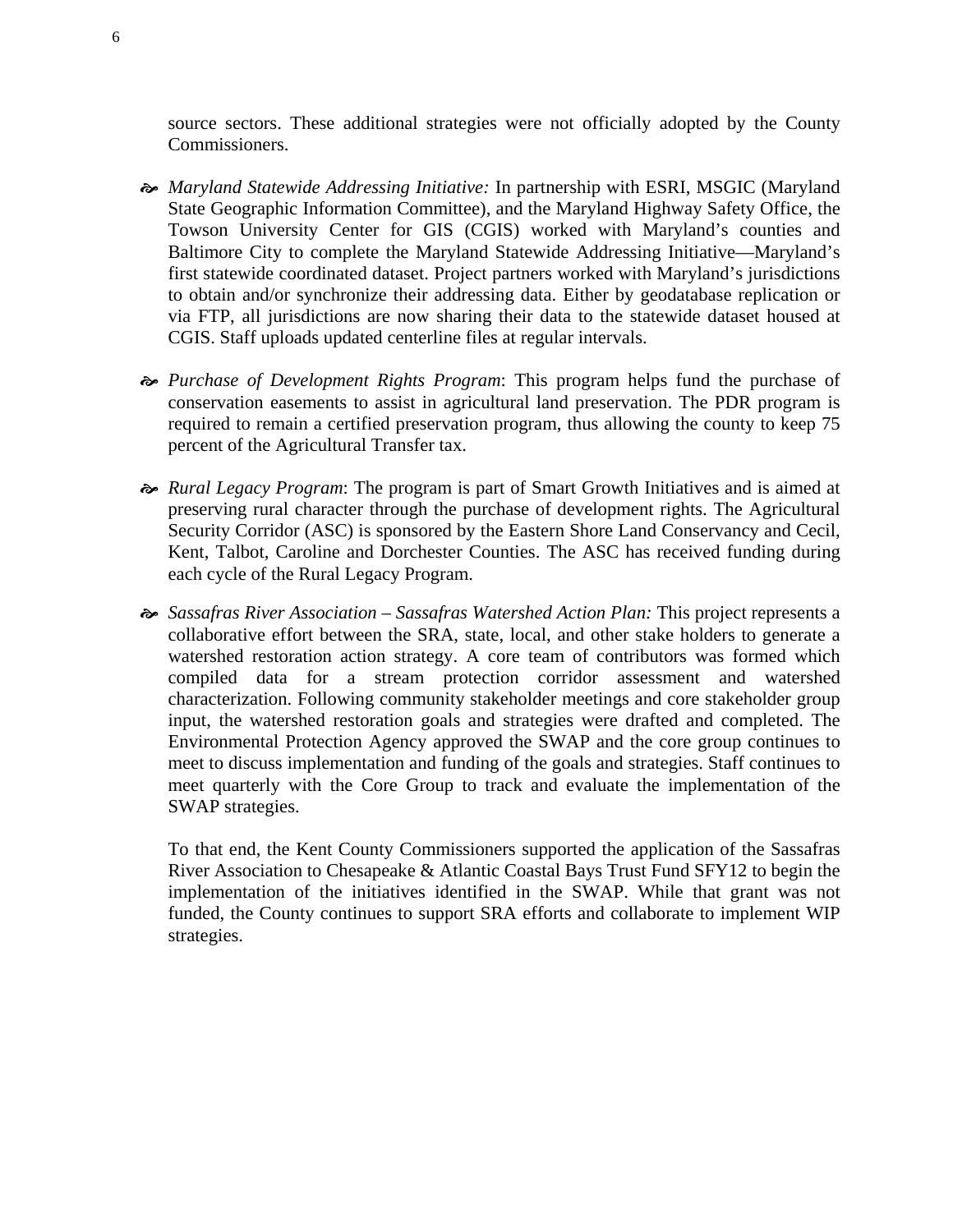## **MEETINGS AND ORGANIZATIONS**

During 2013, in addition to meetings associated with special projects, the Department of Planning, Housing, and Zoning Staff attended, participated on, or acted as liaison to the following meetings or organizations:

- □ 2010 Trust Fund Kent County Grant meetings
- $\Box$  Bay Area Association of Realtors Training Class
- Coastal and Watershed Resources Advisory Committee
- $\Box$  Coastal Communities Exchange workshop
- Critical Area Commission Chesapeake and Atlantic Coastal Bays
- □ Critical Area Commission Buffer Regulations Training
- Chester River Association—Annual Snapshot
- Department of Social Services, Samaritan Group Grant meetings
- Eastern Shore Land Conservancy quarterly planners' meetings
- Eastern Shore Heritage, Inc. (Stories of the Chesapeake Heritage Area)
- $\Box$  FEMA Meetings on new mapping and insurance reform
- □ Kent County Council of Government
- □ Kent County Economic Development Advisory Board
- Kent County Total Maximum Daily Load
	- □ Local Phase II WIP meetings
	- $\Box$  Chesapeake Bay Foundation WIP meeting
	- □ Harry R. Hughes Center for Agro-Ecology WIP Seminars
	- □ MDE WIP and MAST workshops
- Local Management Board
- □ Local Emergency Planning Committee
- Maryland Agricultural Land Preservation Foundation
- □ Maryland Association of Counties:
	- □ Planning Officials Meetings
	- $\Box$  Critical Area Planners Meetings and workshops
	- □ Phase II WIP meetings
- Maryland Department of the Environment: Understanding the Bay TMDL
- □ Maryland Department of Planning—Planning Directors Roundtable
- MEMA Hazard Mitigation Plan Update HIRA Committee
- $\Box$  Maryland Historical Trust State Preservation Plan
- Maryland Municipal League Joint County/Municipal Planners Meeting
- Rebuilding Together
- □ Rural Legacy Advisory Board
- □ Sassafras River Association—SWAP Core Team
- $\Box$  Sassafras River Association annual meeting
- □ SOS/CDBG grant meetings
- □ State Highway Administration Pre Tour Meeting
- $\Box$  State Highway Administration Scenic Byway Workshop
- □ Upper Shore Regional Council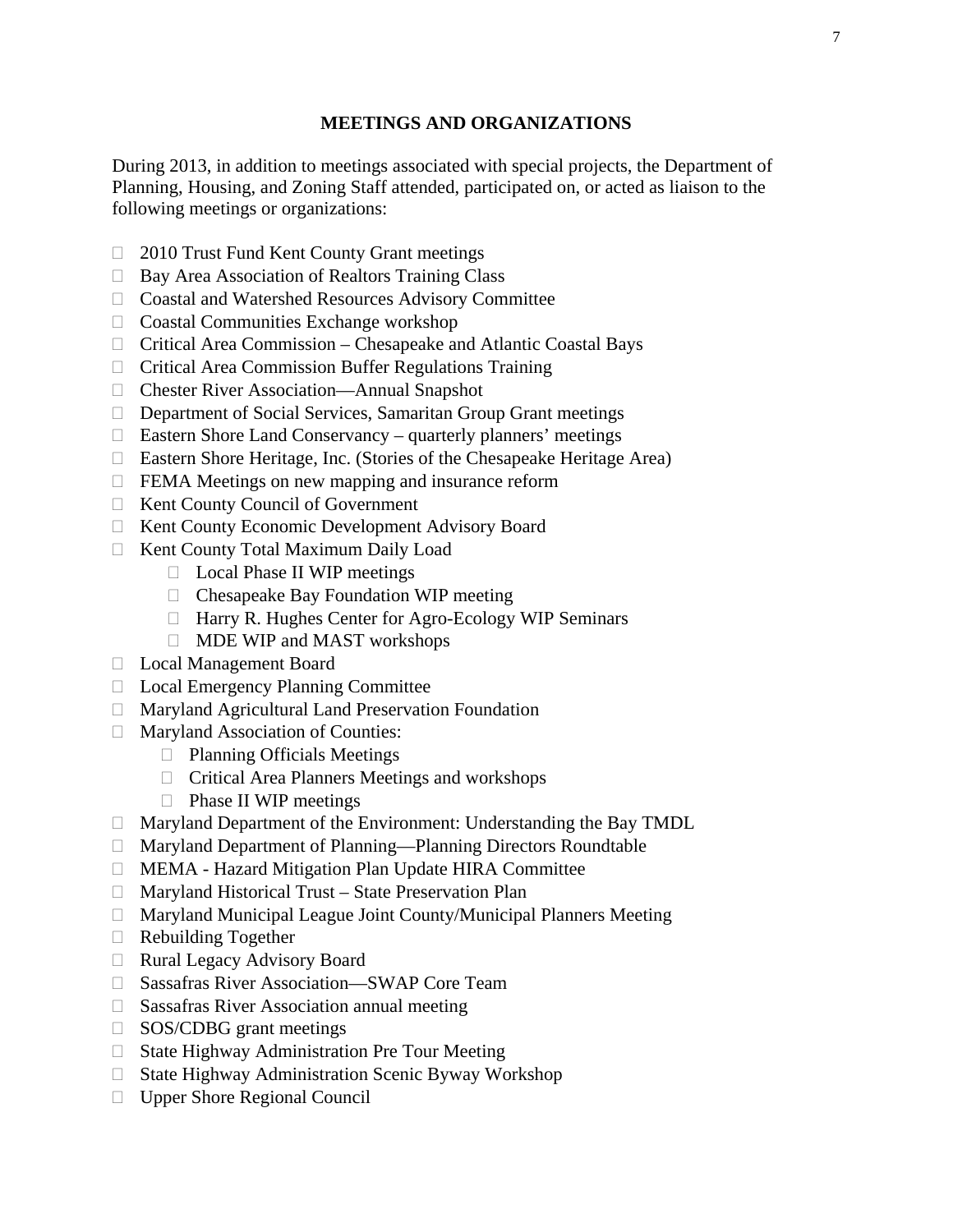#### **PLANNING & DEVELOPMENT**

All major and minor subdivision applications are reviewed by the Technical Advisory Committee at least twice. The Technical Advisory Committee also reviews all adjustments of lot lines and any other site plan. All major subdivision applications and site plans are reviewed by the Planning Commission. The Planning Commission makes a final decision on all major subdivision and site plan applications. As a part of their review, the Planning Commission routinely consults with incorporated towns that may be affected by a project. As part of their findings, the Planning Commission is required to determine that the project is consistent with the Kent County Comprehensive Plan and other applicable plans or ordinances, including the Comprehensive Plans of the incorporated towns.

Of the 54 lots approved in 2013 in the unincorporated areas, 50 are located in development areas. However, it should be noted that 47 of the 50 lots are in Phase II of the Village at Kennedyville. Figure 1 shows the development trends of lots approved by zoning type. Figure 1 also shows how variable the amount of development activity can be within the unincorporated areas of the County.



**Figure 1: Lots Created by Zoning Type** 

Lot size is another variable to consider. Lots created in the Agricultural and Resource Conservation Districts tend to be larger because they are served by private wells and individual septic systems. The median lot size in the Agricultural and Resource Conservation Districts decreased in 2013. Figure 2 shows the development trends for median lot size by zoning type.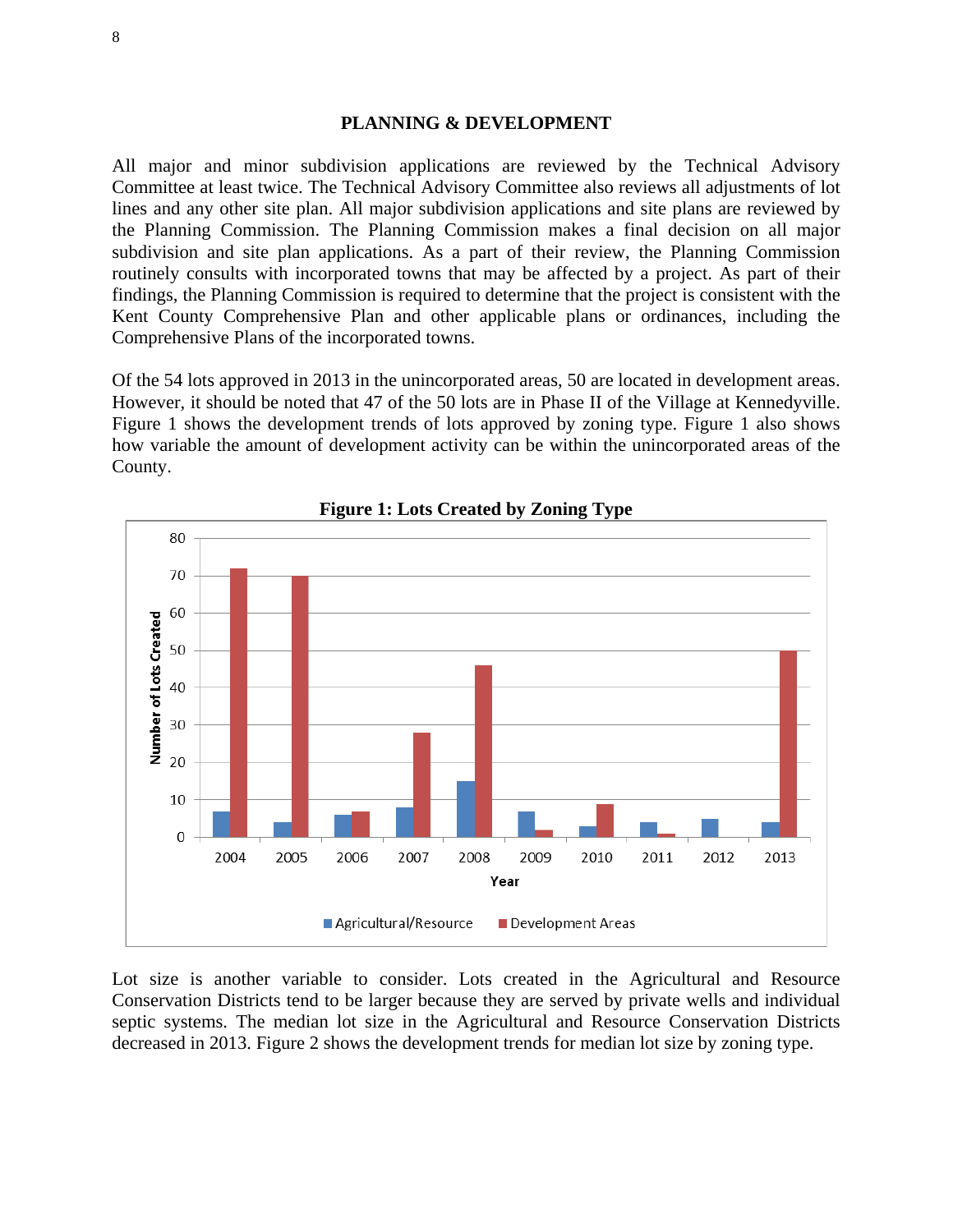

Protecting farmland and natural resources from development and growth and encouraging growth in and around existing towns in the form of sustainable growth are fundamental goals of the Comprehensive Plan and Land Use Ordinance. Landowner interest in preserving farmland remains high. Since 1972, over 35,500 acres of farmland have been permanently protected. In 2013, almost 1,000 acres was place under easement.

#### **Table 1: New Lots Created**

|                          | <b>Lots Created</b> | Median Lot Size |  |
|--------------------------|---------------------|-----------------|--|
| <b>Minor Subdivision</b> |                     | $1.286$ acres   |  |
| <b>Major Subdivision</b> |                     | $0.239$ acres   |  |

| <b>Zoning District</b>                                             | Number of Lots |
|--------------------------------------------------------------------|----------------|
| <b>Agricultural Zoning District</b>                                |                |
| <b>Agricultural Zoning District/Resource Conservation District</b> |                |
| Critical Area Residential                                          |                |
| Village                                                            |                |
| Total                                                              |                |

## **Table 2: New Lots Created by Zoning District**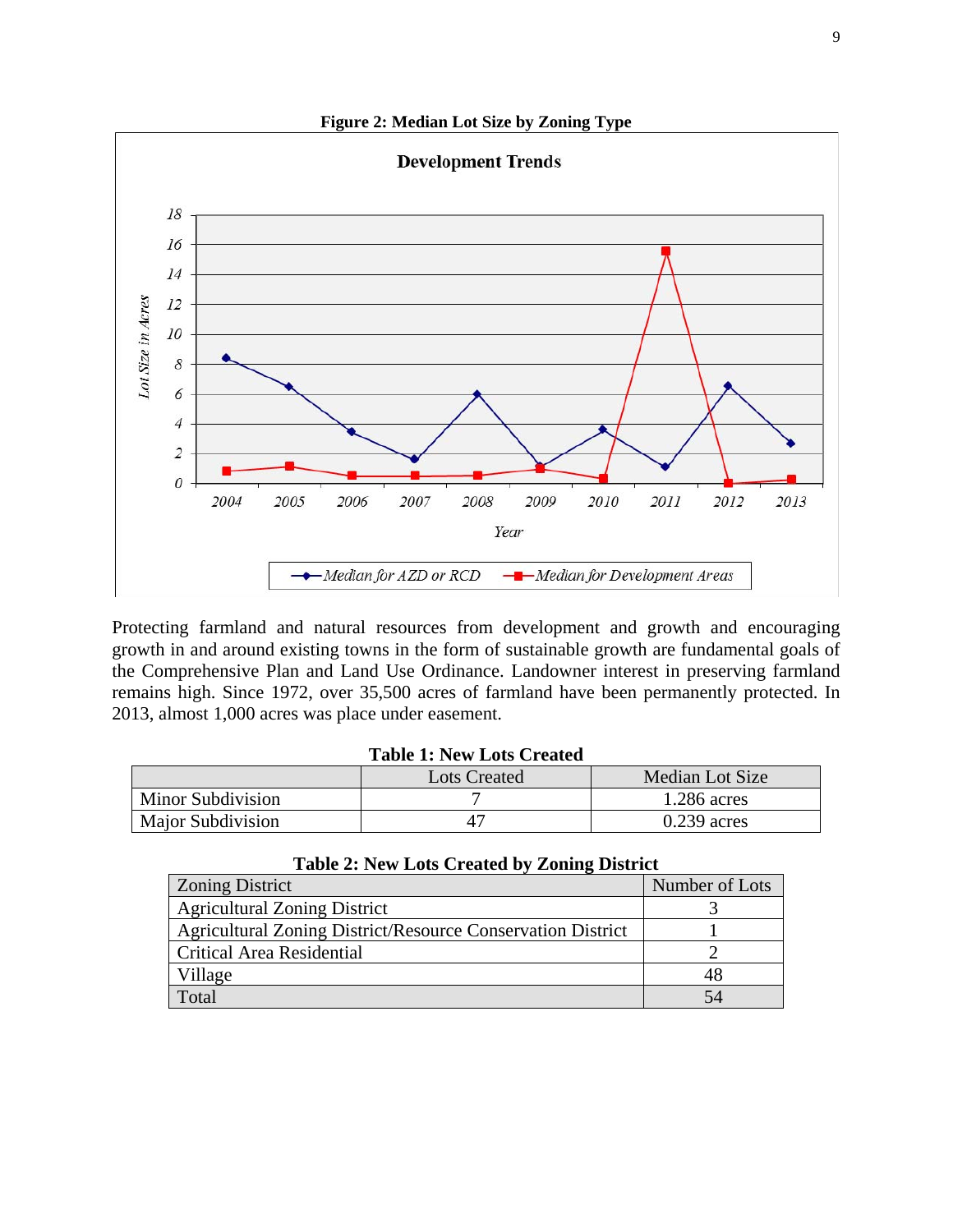## **Major Subdivisions**

Major subdivisions contain 8 or more lots, sites, parcels, tracts, or other divisions of land. All lots or other divisions of land recorded after December 23, 1969, from an original lot or parcel of land as described in the Land Records of Kent County are counted in determining the number of lots in a subdivision. The Technical Advisory Committee reviews and the Planning Commission approves major subdivisions in three phases: Concept, Preliminary, and Final Plan Review.

Only one major subdivision application was reviewed and approved in 2013. GB Kennedyville received final approval of Phase II, Village at Kennedyville. The new developer of the project chose to eliminate the duplex lots and construct only single family dwellings on the 47 new lots. The subdivision is zoned Village and the average lot size is 0.25 acres. The approval was contingent upon completing some of the outstanding infrastructure improvements promised with Phase I and the Phase II plats were finally signed in May 2014.

## **Minor Subdivisions**

Eight minor subdivision applications were submitted to the Planning Department during 2013. Of those applications, six were signed and recorded. The median lot size for all lots approved in 2013 was 1.286 acres.

Minor Subdivisions Completed in 2013

*John Addy*: Mr. Addy subdivided 2 lots from his 7.003 acre parcel on Goose Hollow Drive in the Sixth Election District. Two of the lots have existing dwellings. The lots are zoned Critical Area Residential.

*Webb Blevins, Trustee/Howell Point Farm Trust*: Mr. Blevins subdivided a 1.286 acre lot with existing dwelling and outbuildings from his 377.686 acre farm on Howell Point Road in the Third Election District. The lot is zoned Agricultural Zoning District and Resource Conservation District.

*Robert Clark, Jr.*: Mr. Clark subdivided a 1.0 acre lot around an existing dwelling from his 348.98 acre farm on Clark Road in the Third Election District. The lot is zoned Agricultural Zoning District and was given to a son.

*Reyner S. Meikle, Jr./ Stavely Farms, LLC*: Mr. Meikle subdivided a 5.011 acre lot from his 178.3 acre farm on Lambs Meadow Road in the Third Election District. The lot is zoned Agricultural Zoning District. The lot is intended for his use.

*Robert Miller*: Mr. Miller subdivided a 0.490 acre lot from his 1.119 acre parcel located on Lovers Lane in the Fifth Election District. The lot is zoned Village and was sold.

*Eugenia Wootton*: Ms. Wootton subdivided a 3.999 acre lot from her 165.496 acre farm on Rosedale Cannery Road in the Second Election District. The lot is zoned Agricultural Zoning District and was given to her daughter.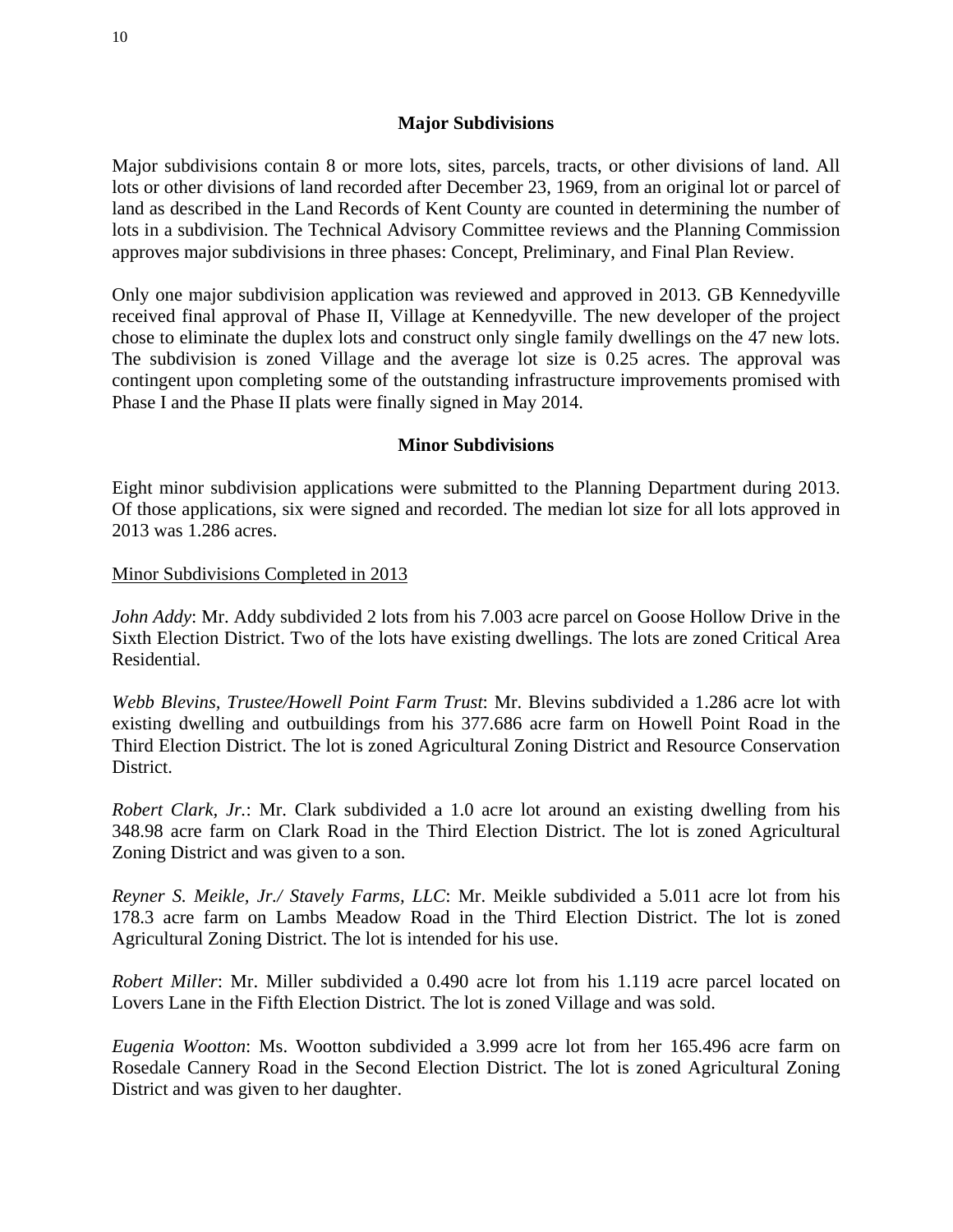## **Adjustment of Lot Lines**

Adjustment of Lot Lines applications are reviewed by Planning and Zoning Staff and the Technical Advisory Committee. Planning Staff and TAC reviewed 27, and approved 23, adjustments of lot lines in 2013.

| Table 5: Lot Line Augustinent by Lonnig District                    |                       |  |
|---------------------------------------------------------------------|-----------------------|--|
| <b>Zoning District</b>                                              | Number                |  |
| <b>Agricultural Zoning District</b>                                 |                       |  |
| <b>Agricultural Zoning District/ Resource Conservation District</b> |                       |  |
| <b>Agricultural Zoning District/Village</b>                         |                       |  |
| Critical Area Residential                                           | 6                     |  |
| Critical Area Residential/Community Residential                     | $\mathcal{D}_{\cdot}$ |  |
| <b>Community Residential</b>                                        | 3                     |  |
| Intense Village                                                     |                       |  |
| <b>Resource Conservation District</b>                               |                       |  |
| <b>Resource Conservation District/Rural Character</b>               |                       |  |
| <b>TOTAL</b>                                                        | 23                    |  |

**Table 3: Lot Line Adjustment by Zoning District** 

## **Site Plan Reviews**

Major site plan reviews are required for commercial development, industrial development, multifamily dwellings, special exceptions, quasi-public, and public facilities. The Technical Advisory Committee reviews and the Planning Commission approves these projects. Site plan review occurs in three stages: Concept, Preliminary, and Final Plans. Minor site plans are reviewed by the Technical Advisory Committee and may be approved by the Planning Director.

Staff reviewed 12 site plans in 2013, 4 of which were major site plan reviews. Ten received final approval and two are still under review.

## Site Plans Completed in 2013

*Board of Education*: Proposal to install raised garden beds, new sidewalks and a pergola within the courtyard of Kent County High School located on Lambs Meadow Road in the Third Election District. The improvements were the Eagle Scout project proposed by Riley Lieber. The parcel is zoned Village. This was a minor site plan review.

*Chesapeake Diesel, LLC*: Proposal to construct a 60' x 28' storage shed on the property located Augustine Herman Highway in the Second Election District. The request constitutes a minor amendment to the previously approved major site plan. This was a minor site plan review.

*Chester River Brewing Co.*: Proposal to operate a microbrewery from a property located on Morgnec Road in the Fourth Election District. The parcel is zoned Commercial and Industrial. This was a minor site plan review.

*Contagious Creations/Craig Austin*: Proposal to operate a graphic design and vinyl application business out of the 720 square foot first floor area of an existing commercial building. The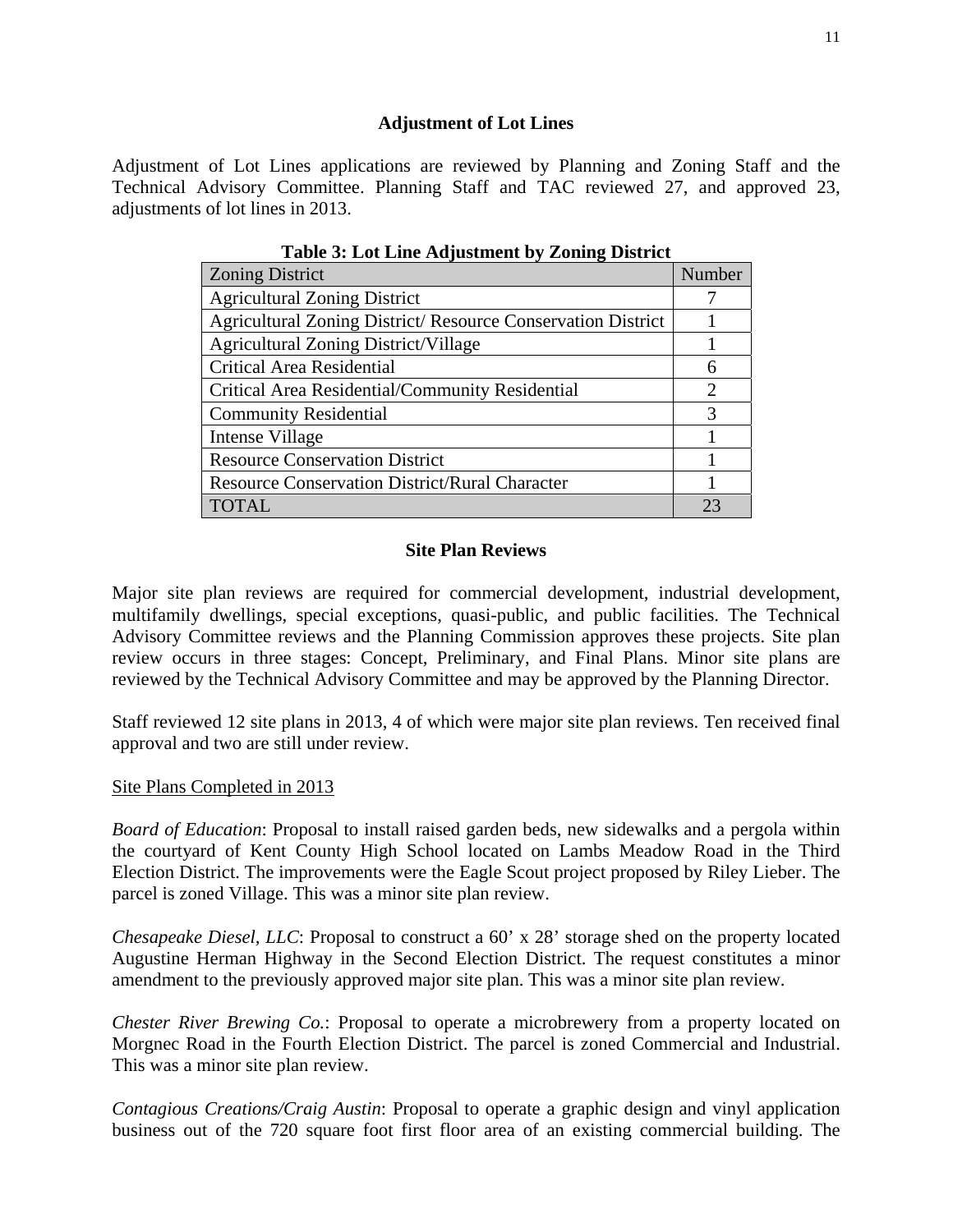property is located on Washington Avenue in the Fourth Election District. The parcel is zoned Intense Village. This was a minor site plan review.

*Du Pont Fish and Game Association Inc.*: Proposal to construct a 48' x 30' building for storing clay targets, lawn mower and miscellaneous equipment on the property located on Walnut Tree Road in the First Election District. The property is zoned Agricultural Zoning District. This was a minor site plan review.

*Eastman Specialties Corp.*: Proposal to install a propane vapor facility at its plant located on Worton Road in the Third Election District. The facility includes a 30,000 gallon propane tank and a vaporizer which converts the liquid propane to a vapor for use in the plant's boilers. The parcel is zoned Industrial. This was a minor site plan review.

*Mary Morris Holdings LLC/Bob Jacob*: Proposal to operate a manufacturing business on a parcel which is currently developed with two industrial buildings. No new development is associated with the proposal. The property is located on Mary Morris Road in the Third Election District. It is zoned Industrial. This was a minor site plan review.

*Peaceful World LLC*: Proposal to operate a recycling facility from an existing structure on the property located on Millington Road in the First Election District. The parcel is zoned Commercial. This was a minor site plan review.

*Steven Green*: Proposal for a cottage industry to operate a septic business from his property is located on Hyala Road in the Third Election District. The parcel is zoned Critical Area Residential. This was a major site plan review because it involved a special exception.

*Casey Hurd*: Proposal for a cottage industry to operate a landscaping business from an existing accessory building. The property is located on Rosedale Cannery Road in the Second Election District. The parcel is zoned Agricultural Zoning District. This was a major site plan review because it involved a special exception.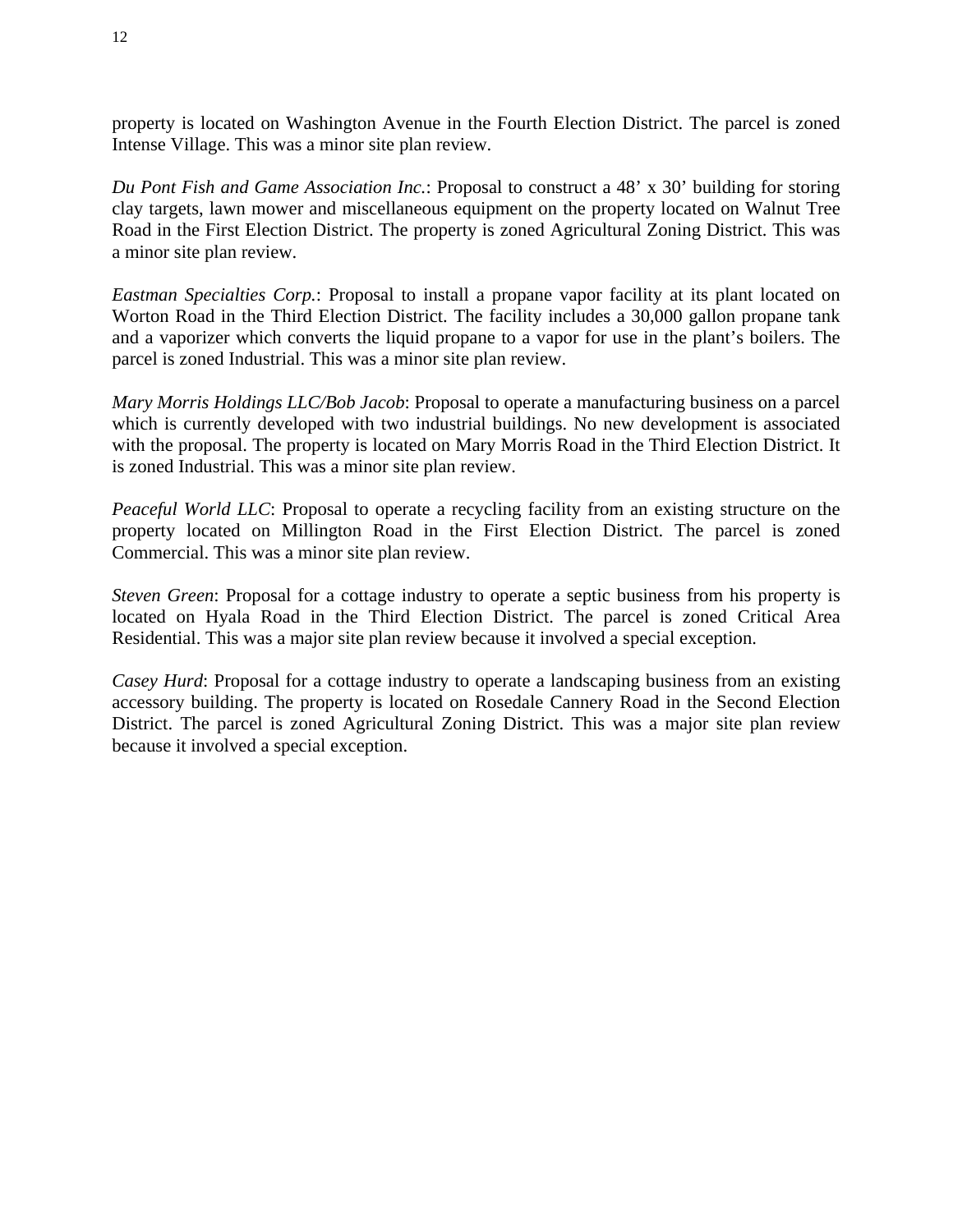## **Zoning Text Amendments**

*Microbrewery in Commercial District*: The Land Use Ordinance was amended to add microbreweries as a permitted use in the Commercial District. The amendment also included a definition microbrewery.

## **Other Projects Reviewed**

*Re-review of Galena Sewerage Line Extension:* After reviewing a letter from Dr. Leland Spencer, Health Officer, to Michael Wojton, Deputy Director of Water and Waste Water Services, which outlined findings that conditions in the Georgetown area could pose a significant threat to the public health if not corrected by the extension of public sewer service, the Planning Commission determined that the proposed extension was in compliance with the Comprehensive Plan. The recommendation reversed a decision in 2012 which found that the extension was not in compliance with the Comprehensive Plan because the line crossed through the Countryside and there was no documented public health emergency.

*Land Preservation, Parks and Recreation Plan*: The Planning Commission recommended adoption of the Land Preservation, Parks and Recreation Plan. The objectives of the plan are to identify the needs and priorities for outdoor recreation, achieve local land preservation goals, and identify desirable improvements to better achieve the Plan's goals. The Plan is prepared with input from the Parks and Recreation Advisory Board and the Agricultural Land Preservation Advisory Board.

*Hazard Mitigation Plan Update:* Adopted by the Kent County Commissioners on October 24, 2004 and officially approved by the Federal Emergency Management Agency on November 28, 2005, the County received a MEMA Mitigation Planning Grant to assist in funding the required update of the Plan. The Planning Commission held a public hearing on the draft plan prior to submission to FEMA and MEMA for review. Based on comments received by the reviewing agencies, the plan will be revised prior to adoption in 2014.

*Stoltzfus Properties, LLC, Growth Allocation Extension*: The Planning Commission recommended that the County Commissioners grant an extension of the growth allocation awarded in March 2010 for the redevelopment of a 7.015 acre parcel located on River Road (MD 291) at the intersection with US Route 301. In 2010, Mr. Stoltzfus proposed to construct a convenience store with gas pumps and a small office complex. The extension of the growth allocation is conditioned on no changes to the original proposal.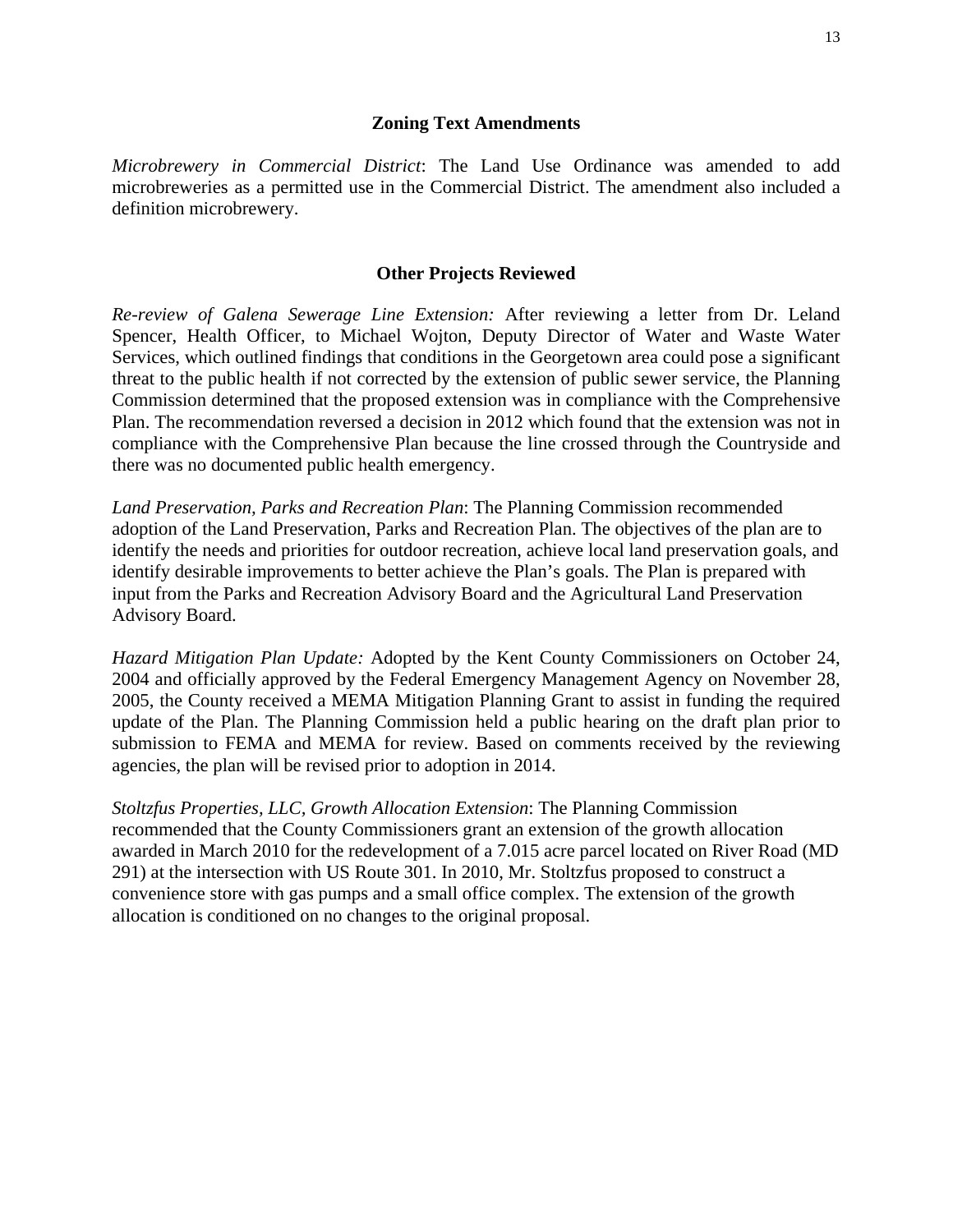#### **BUILDING PERMITS**

Building permits are reviewed by Planning, Housing, and Zoning Staff for consistency and compliance with the Comprehensive Plan, Land Use Ordinance, and Forest Conservation, Sediment Control, Floodplain, and Stormwater Management regulations. Staff reviewed 445 permits for the unincorporated areas of the County plus 1 sediment control permit for Betterton and 2 sediment control permits for Galena. The County issued 418 building permits, including 33 new single family dwelling permits in 2013. The number of permits issued and the number of new single family dwellings is up from 2012. The most permits reviewed in a single year was 2003; while the fewest permits was in 2009. With the exception of a modest decrease in 2012, the number of permits reviewed has been increasing since 2009.

Almost half of the new single family dwellings were constructed in the First Fifth Election Districts Almost one-quarter of all new homes were built in the Still Pond/Fairlee watershed. Although eleven new dwellings were located in the Priority Preservation Area, three were located on newly subdivided lots. Of the other eight dwellings, three were located on parcels that were considered "developed" when the PPA was established, and five of the eleven were replacement dwellings. Ten additional dwellings were also replacements for demolished houses. Furthermore, 60 percent of the homes built in 2013 had a construction value of under \$200,000. These numbers do not reflect sale value but construction value as reported on building permit applications.



**Figure 3: New Single Family Dwellings by Zone Type**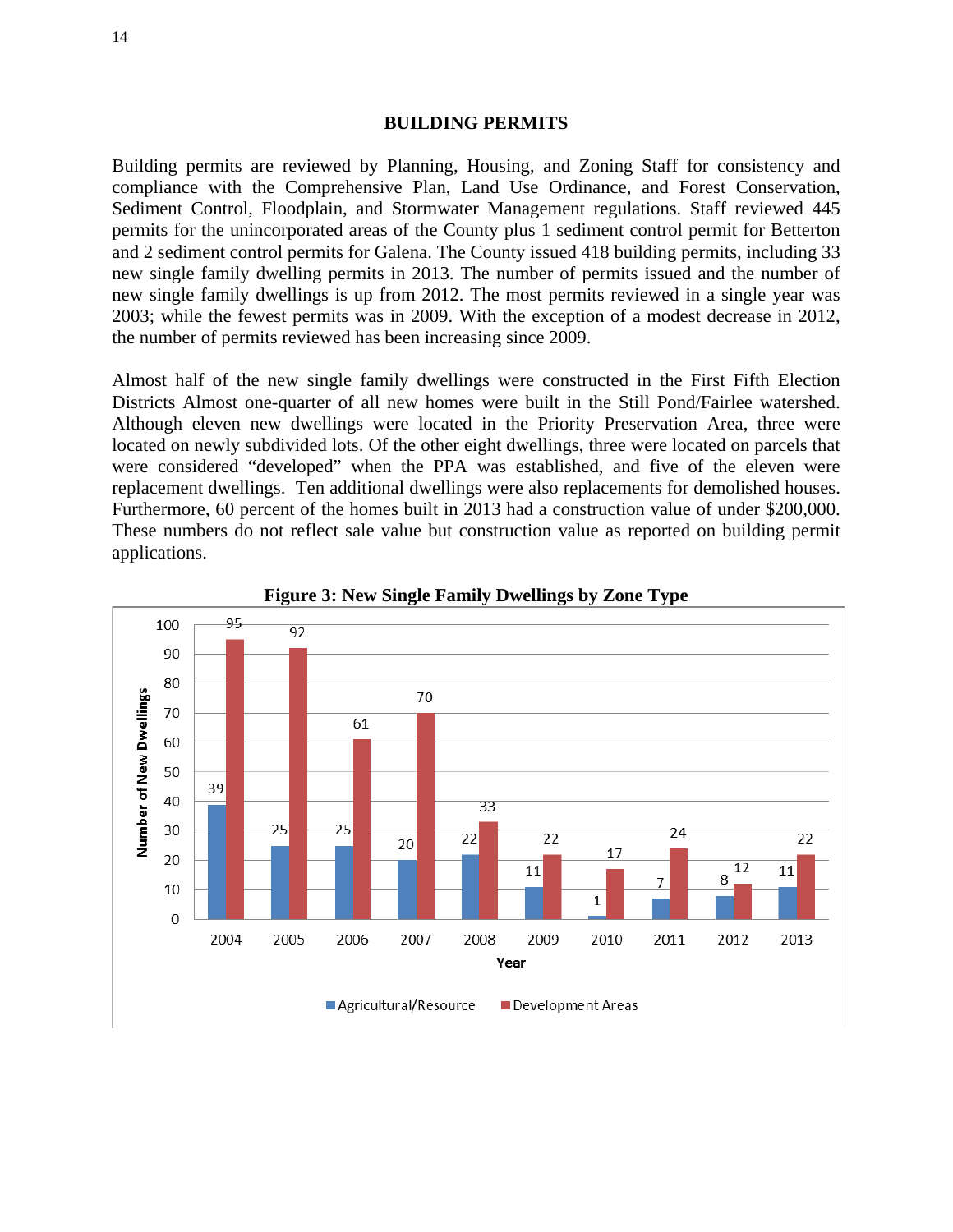| <b>Application Type</b>                | Number         | Percentage |
|----------------------------------------|----------------|------------|
| <b>Accessory Building</b>              | 66             | 14.7       |
| <b>Agricultural Building</b>           | 23             | 5.1        |
| <b>Commercial Addition/Alteration</b>  | 7              | 1.6        |
| Deck/porch                             | 31             | 6.9        |
| Demolition                             | 72             | 16.1       |
| Garage                                 | $\overline{4}$ | 0.9        |
| Logging                                | 18             | 4.0        |
| <b>New Commercial Building</b>         | 1              | 0.2        |
| New Single Family Dwelling             | 33             | 7.4        |
| Other                                  | 28             | 6.3        |
| Pier                                   | 21             | 4.7        |
| <b>Residential Addition/Alteration</b> | 53             | 11.8       |
| <b>SATE</b>                            | 3              | 0.7        |
| <b>Sediment Control</b>                | 20             | 4.5        |
| Sign                                   | 12             | 2.7        |
| Swimming Pool/Spa                      | 9              | 2.0        |
| Use                                    | 12             | 2.7        |
| Bulkhead/Retaining Wall                | 5              | 1.1        |
| Closed, pending, denied, or withdrawn  | 30             | 6.7        |
| Total                                  | 448            | 100.0      |

**Table 4: Building Permits by Type**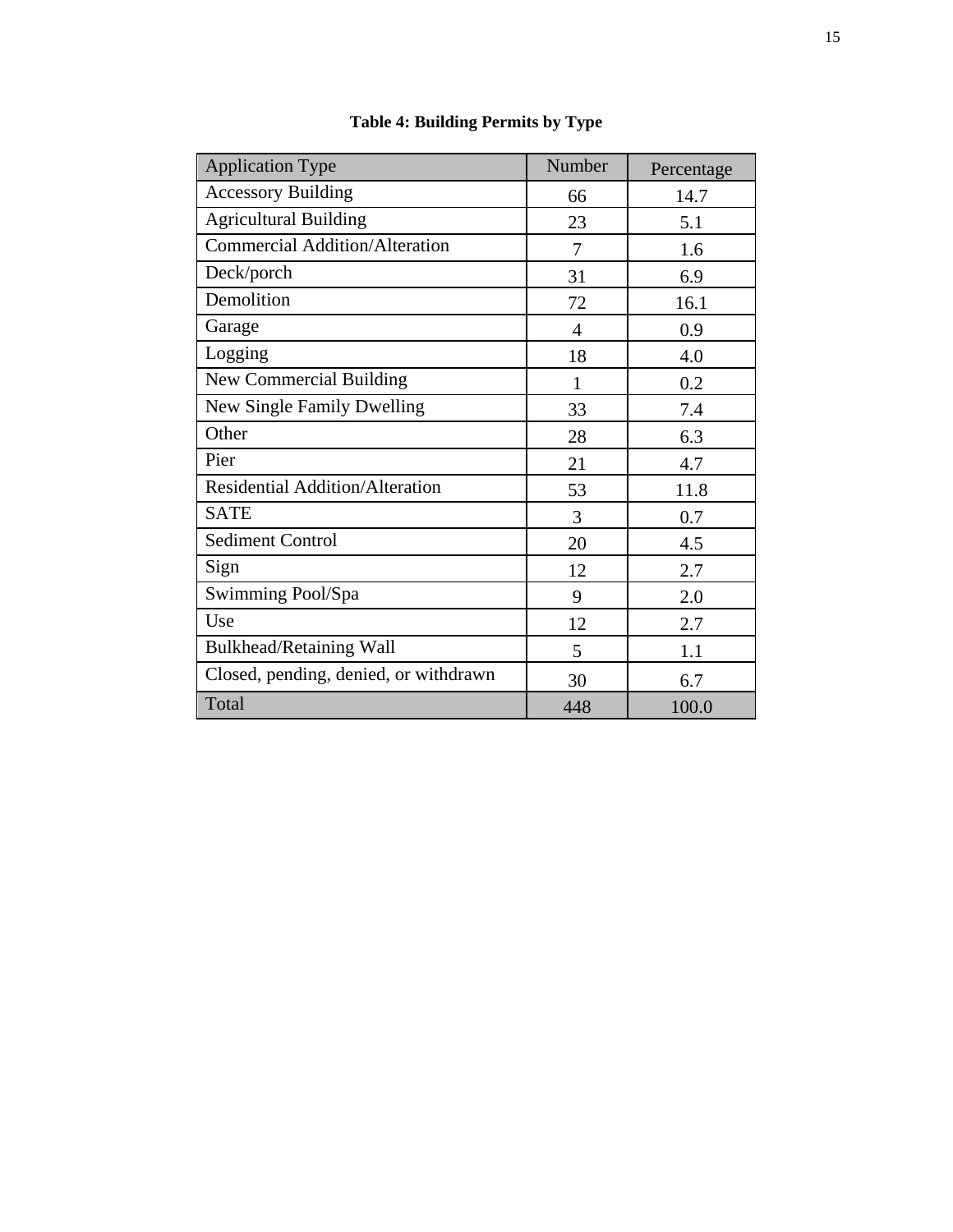

**Figure 4: Building Permits by Type**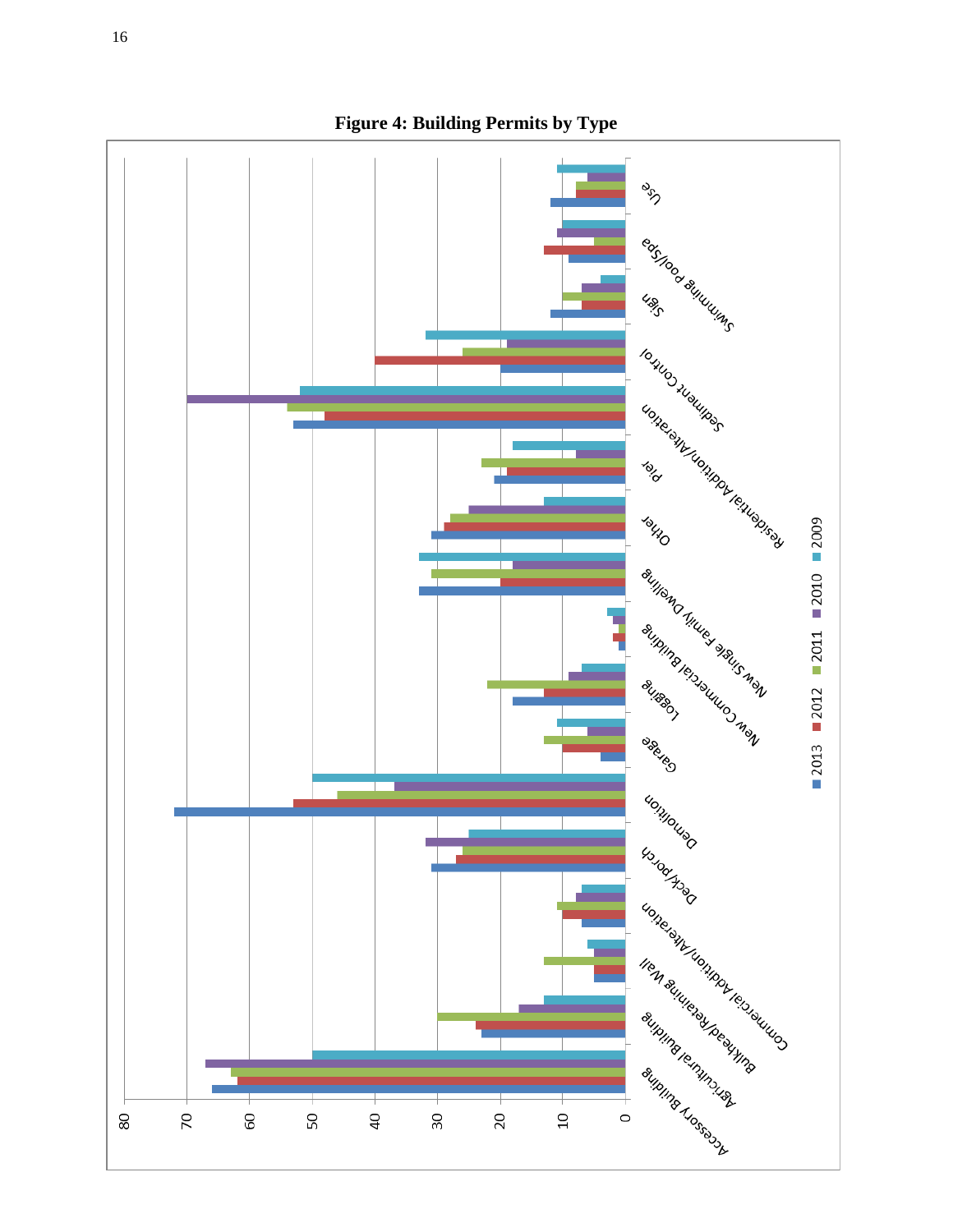| <b>Zoning District</b>                | Total | Percentage |
|---------------------------------------|-------|------------|
| <b>Agricultural Zoning District</b>   | 10    | 30.3       |
| <b>Resource Conservation District</b> |       | 3.0        |
| <b>Rural Character</b>                |       | 3.0        |
| <b>Rural Residential</b>              | 3     | 9.1        |
| <b>Community Residential</b>          |       | 24.2       |
| <b>Critical Area Residential</b>      |       | 12.1       |
| Village                               |       | 18.2       |
| Total                                 | 33    | 100.0      |

**Table 5: New Single Family Dwellings by Zoning District\*** 

*\*Note: See Appendix B for Map showing locations of New Single Family Dwellings and Subdivisions* 

| o<br>$\overline{\phantom{a}}$ | o<br>ັ |         |
|-------------------------------|--------|---------|
| <b>Election District</b>      | Number | Percent |
| First                         | 8      | 24.2    |
| Second                        |        | 15.2    |
| Third                         | 3      | 9.1     |
| Fourth                        |        | 3.0     |
| Fifth                         | 8      | 24.2    |
| Sixth                         |        | 12.1    |
| Seventh                       |        | 12.1    |
| Total                         | 33     | 100.0   |

**Table 6: New Single Family Dwellings by Election District\*** 

**Table 7: New Single Family Dwellings by Watershed\***

| Watershed            | Number | Percent |
|----------------------|--------|---------|
| Langford             | 3      | 9.1     |
| <b>Lower Chester</b> |        | 21.2    |
| Middle Chester       | 6      | 18.2    |
| <b>Sassafras</b>     |        | 12.1    |
| Still Pond/Fairlee   |        | 24.2    |
| <b>Upper Chester</b> | 5      | 15.2    |
| Total                | 33     | 100.0   |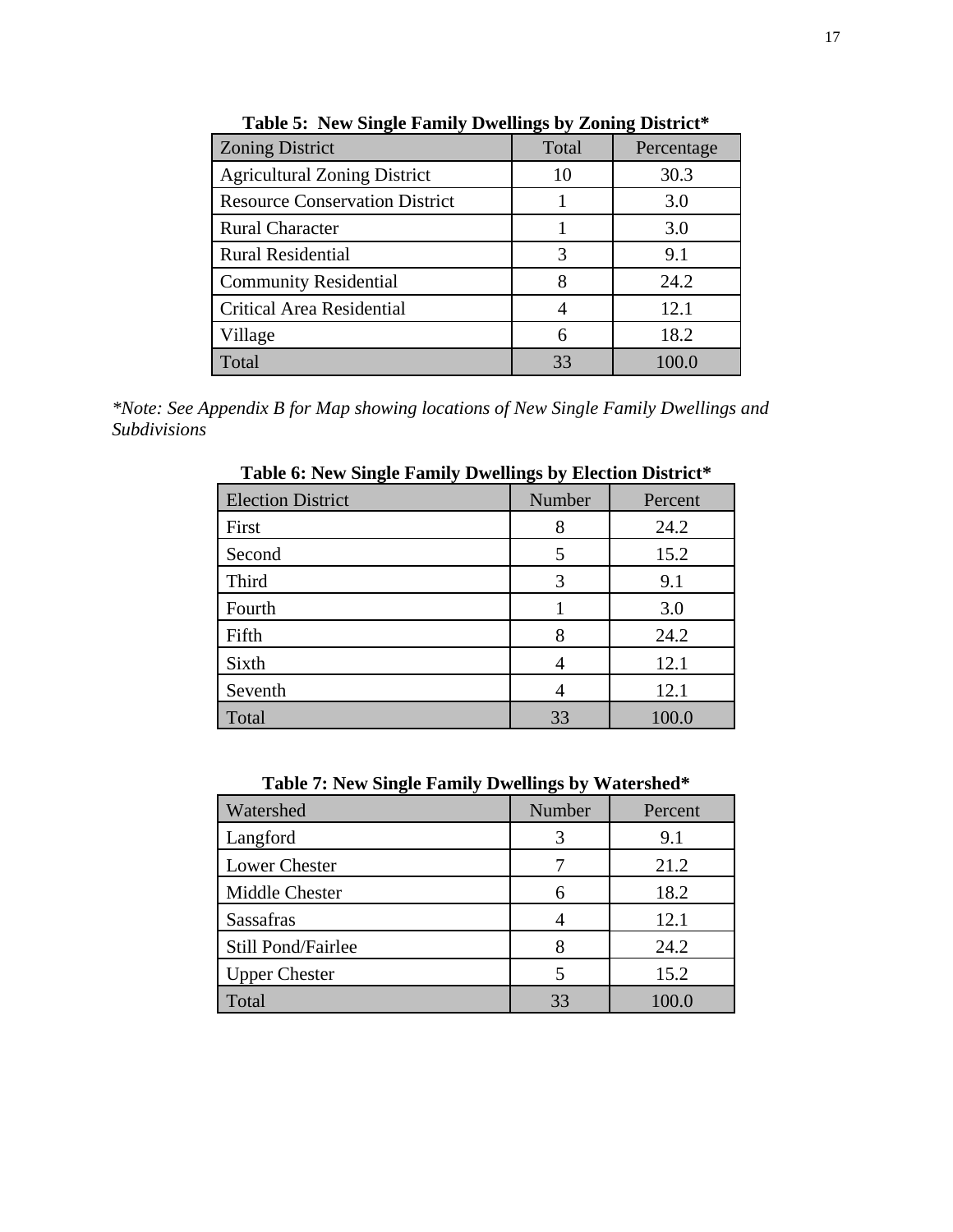| <b>Construction Value</b> | Number                      | Percent |
|---------------------------|-----------------------------|---------|
| \$0-\$49,999              | $\mathfrak{D}$              | 6.1     |
| \$50,000-\$99,999         | 5                           | 15.2    |
| \$100,000-\$149,999       | 9                           | 27.3    |
| \$150,000-\$199,999       | 4                           | 12.1    |
| \$200,000-\$249,999       | 3                           | 9.1     |
| \$250,000-\$299,999       | 3                           | 9.1     |
| \$300,000 - \$349,999     | 4                           | 12.1    |
| \$350,000-\$399,999       | 0                           | 0.0     |
| \$400,000-\$449,999       |                             | 3.0     |
| \$450,000-499,999         | 0                           | 0.0     |
| \$500,000+                | $\mathcal{D}_{\mathcal{A}}$ | 6.1     |
| <b>TOTAL</b>              |                             | 100.0   |

**Table 8: Value of New Single Family Dwellings\*** 

*\* As reported on building permit applications.* 

## **SEDIMENT CONTROL/STORMWATER MANAGEMENT**

The Planning and Zoning Staff is directly involved in permitting and enforcing the Erosion and Sediment Control and Stormwater Management Ordinances. During 2013, the Staff was involved with 77 sediment control and stormwater management permits for single family dwellings/commercial buildings, sediment control, logging, living shorelines/bulkhead/retaining walls and floodplain. Each permit requires a minimum of 2 site inspections.

Planning and Zoning Staff also reviewed two requests for stormwater management waivers. Waivers may be granted for development projects that received preliminary approval by May 4, 2011 for the purpose of grandfathering stormwater management plans approved prior to May 4, 2009. All construction authorized pursuant to the administrative waiver must be completed by May 4, 2017. The two development projects which received waivers are Bay Utilities for Robin's Way and Coopers Lane, LLC for Montabello Hills II.

## **VARIANCES**

The Planning Commission forwards recommendations to the Zoning Board of Appeals concerning all variance applications except variances of the Floodplain Ordinance. During 2013, 4 applications for variances were submitted. Three of the applications were granted and one was withdrawn before being heard by the Planning Commission.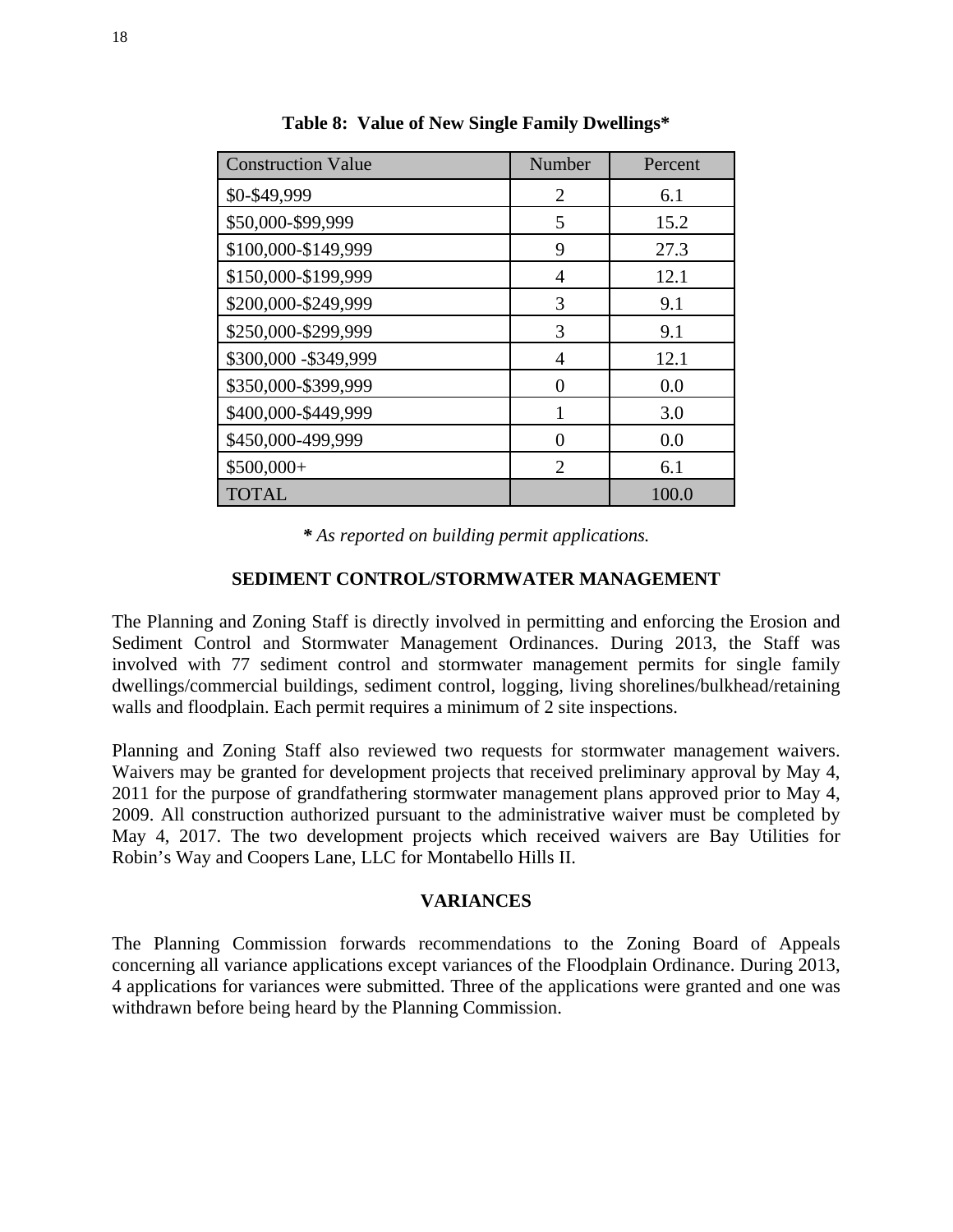| Variance Type | Total | Granted | Denied | Withdrawn |
|---------------|-------|---------|--------|-----------|
| <b>Buffer</b> |       |         |        |           |
| Setback       |       |         |        |           |
| Total         |       |         |        |           |

## **Table 9: Variances Granted and Denied by Type\***

## **Administrative Variances\***

Beginning in October 2003, the Planning Director, or Planning Director's designee, gained the authority to grant Administrative Variances. Applicants may apply for an Administrative Variance from the yard requirements that do not exceed 50 percent of the required yard for the applicable zoning district. Applicants may also apply for an Administrative Variance from the buffer requirements for parcels that existed on or before December 1, 1985 for the repair, replacement and installation of septic systems. These hearings do not go before the Planning Commission but may be submitted, at the Planning Director's discretion, to the Board of Appeals for approval. The Planning Director reviewed seven variance requests in 2013. Four were setback variances and three were for replacement septic systems in the buffer. All were approved.

*\* See Appendices C1 and C2 for a list of Variances and Administrative Variances and decisions.* 

## **SPECIAL EXCEPTIONS**

The term "Special Exception" was adopted in the 2002 Land Use Ordinance and replaces the term "Conditional Use". These terms are used interchangeably throughout the state. Kent County adopted the term "Special Exception" to become more consistent with other Maryland Counties. The purpose of the Special Exception is to provide for certain uses, which because of their unique characteristics cannot be distinctly listed as a permitted use in a particular District. These special exceptions may be approved by the Board of Zoning Appeals, or where applicable the Planning Director (see below), after consideration in each case of the impact of such uses upon neighboring uses, the surrounding area and the public need for the particular use at the particular location. The Board may authorize buildings, structures, and uses as special exceptions in specific instances and particular zoning districts. In 2013, staff worked on 7 applications for special exception.

| <b>Special Exception</b>                   | Total | Granted | Denied | Withdrawn |  |
|--------------------------------------------|-------|---------|--------|-----------|--|
| Continue operation of sand $\&$ gravel pit |       |         |        |           |  |
| Ground mounted solar array on a farm       |       |         |        |           |  |
| Cottage industry                           |       |         |        |           |  |
| Total                                      |       |         |        |           |  |

**Table 10: Special Exceptions Granted and Denied by Type\*** 

## **Administrative Special Exceptions\***

Along with administrative variances, the Planning Director, or Planning Director's designee, may hear and decide the following special exceptions: accessory storage structures, accessory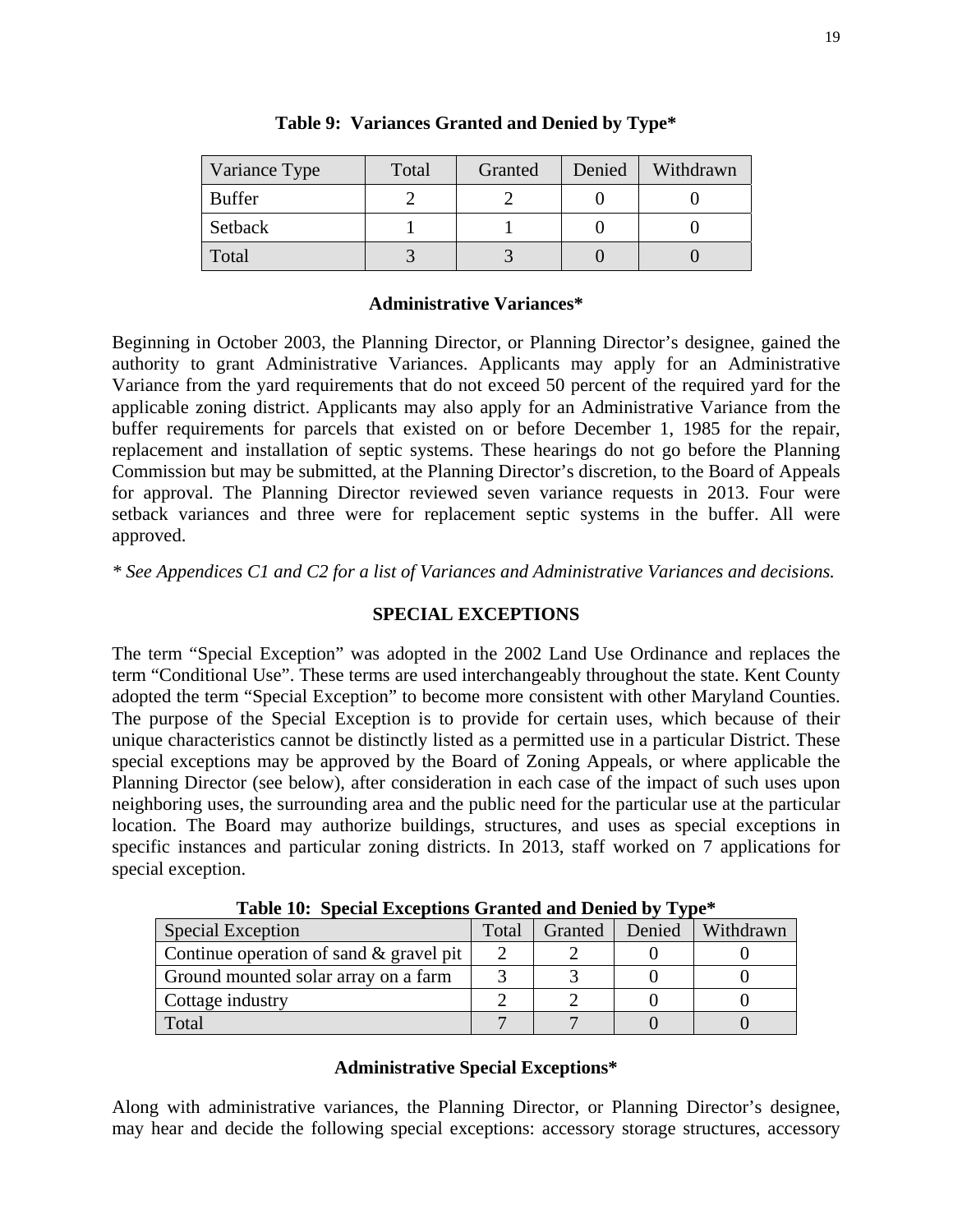structures in the front yard requirement of waterfront parcels, accessory structures in the front yard of a through lot, and day care group. This provision, adopted in the 2002 Land Use Ordinance, allows for the aforementioned cases to be decided by the Planning Director rather than the Board of Appeals, thus lessening the number of cases that appear before the Board. The Planning Director or her designee heard a total of 6 administrative special exception cases in 2013.

*\* See Appendices C3 and C4 for a list of Special Exceptions and Administrative Special Exceptions and decisions.* 

## **CODES ENFORCEMENT**

Kent County's Land Use Ordinance is directly enforced by the Department of Planning, Housing, and Zoning Staff. In 2013, staff was involved with 33 violation cases, including 3 Critical Area violations. Each case requires a minimum of two inspections. In addition to inspections resulting in citations, staff routinely responds to potential violation concerns expressed by property owners. In 2013, the Department of Planning, Housing and Zoning collected \$12,868 in fines. In addition, there were 44 Critical Area Buffer Management/Enhancement Plans and 116 Critical Area Forest Clearing Plans.

Staff spends a significant amount of time meeting onsite with property owners in an effort to reduce code violations; staff conducted more than 200 site inspections related to tree or vegetation removal and replacement in the Critical Area, potential projects, and staff reports. In addition to specific violation cases, staff conducted approximately 150 inspections related to enforcement of sediment control, stormwater management and floodplain regulations.

| Case Type                        | <b>Number of Cases</b>      |
|----------------------------------|-----------------------------|
| Building without a permit        |                             |
| Building in the Buffer           | 3                           |
| Clearing in the Forest in the CA |                             |
| Junk and Debris                  | $\mathcal{D}_{\mathcal{L}}$ |
| Illegal Signs/Use                |                             |
| <b>Unsafe Property</b>           | 10                          |
| Unregistered Vehicle             | 3                           |
| Other                            |                             |
| TOTAL                            | 33                          |

**Table 11: Violations by Type**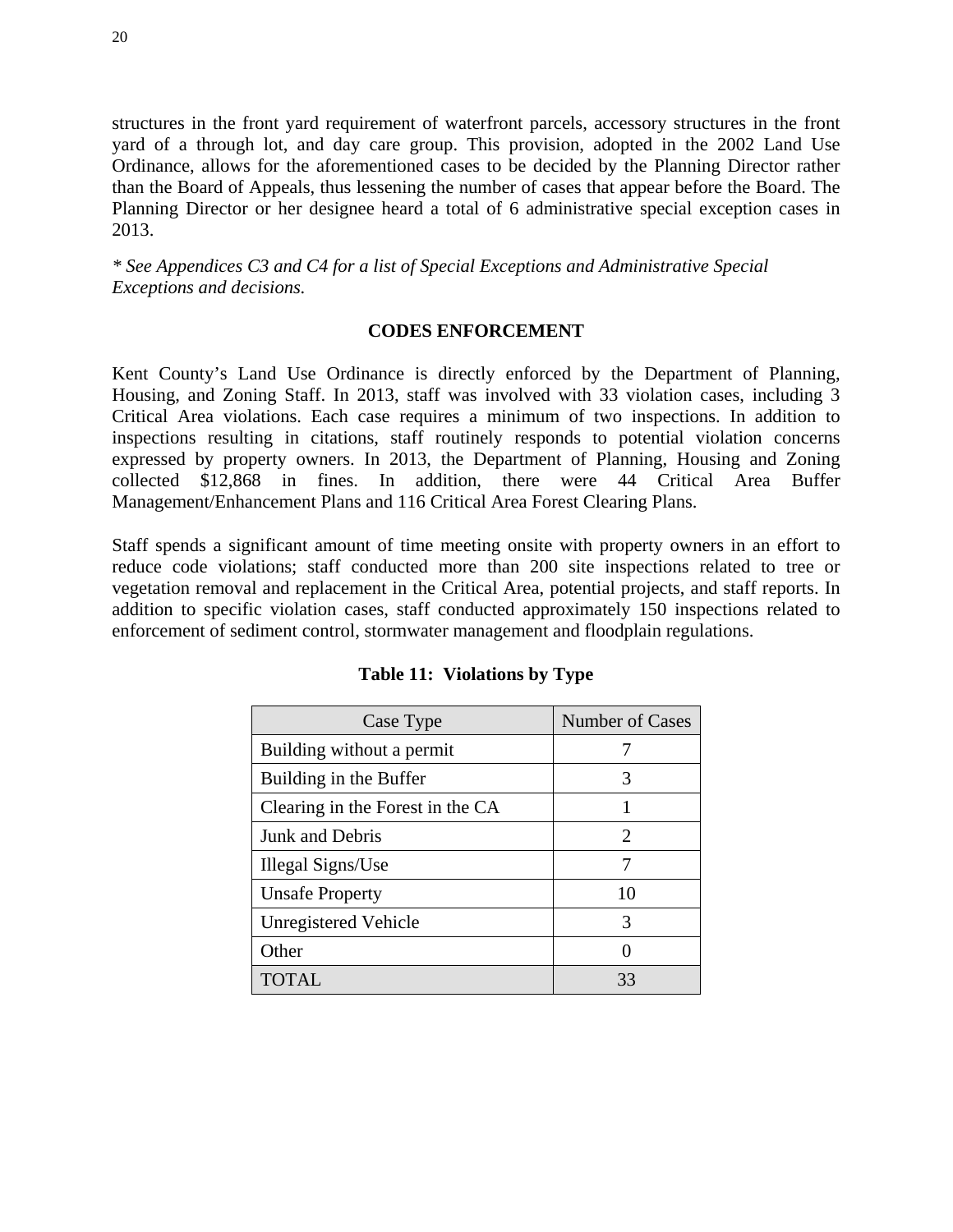

**Appendix A: Kent County Protected Lands**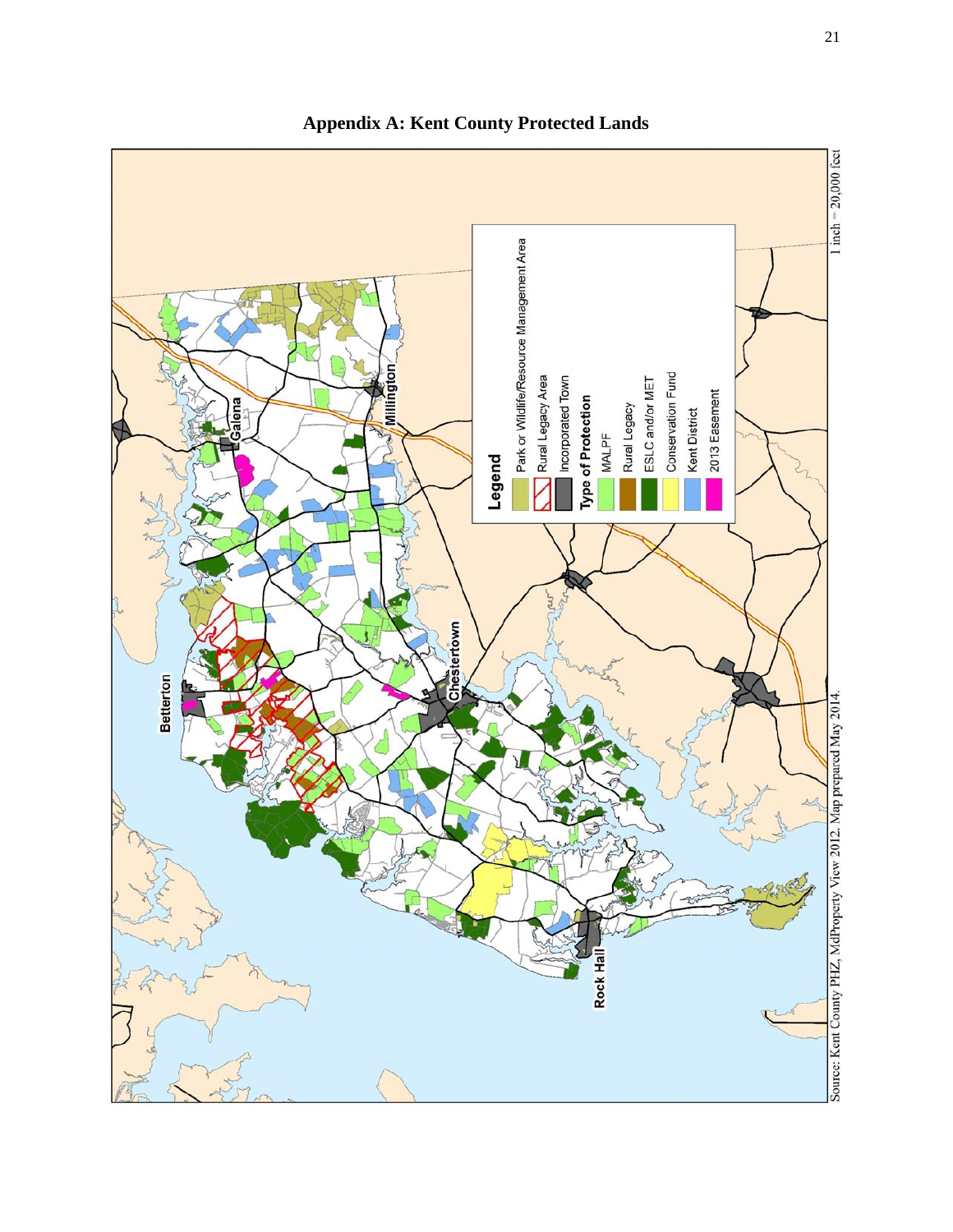

**Appendix B: New Single Family Dwellings/Subdivisions**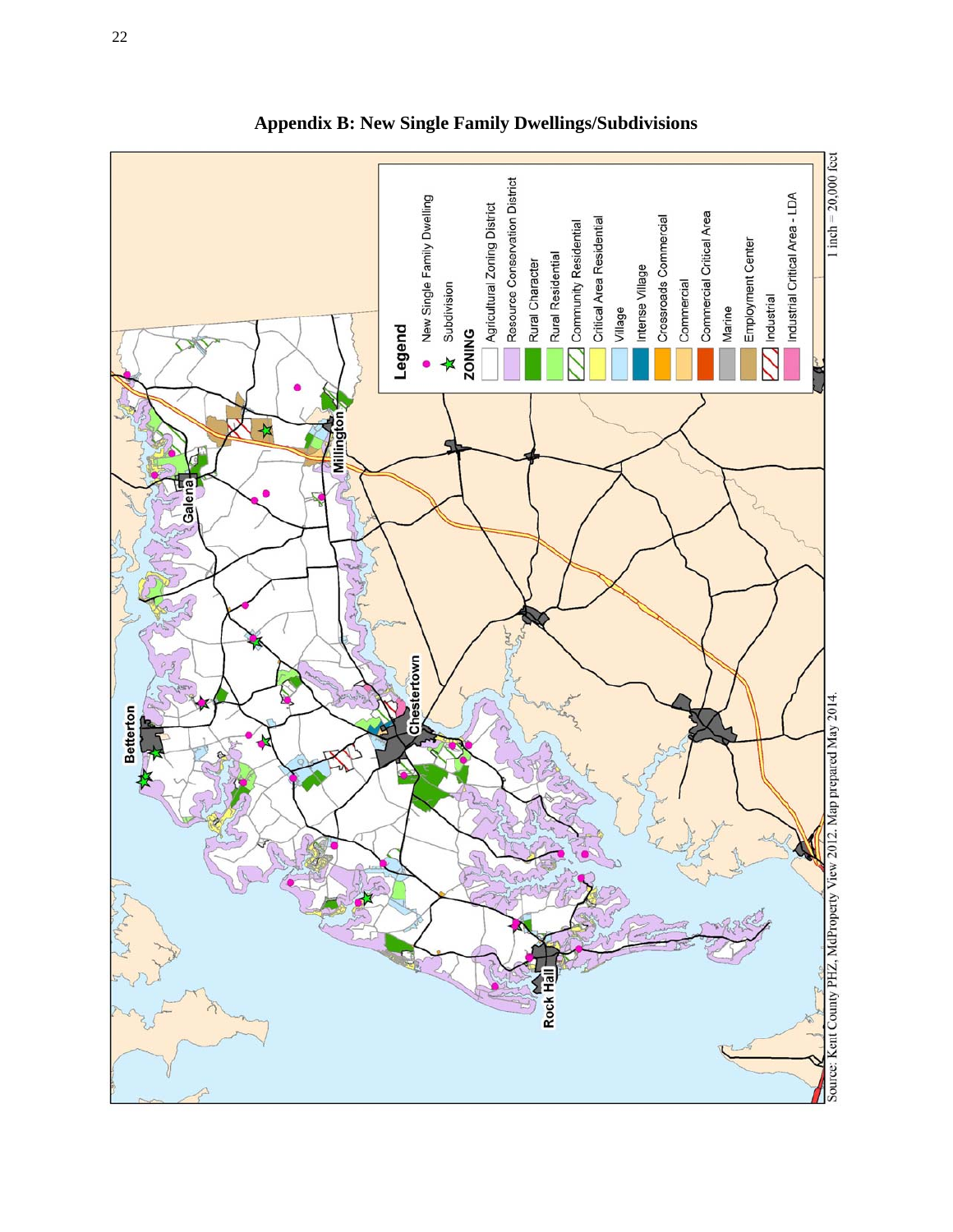| $12$ p $P$ channel $C_2$ . |                         |                              |                        |  |  |
|----------------------------|-------------------------|------------------------------|------------------------|--|--|
| Application                | Applicant               | Type                         | Decision               |  |  |
| $13 - 26$                  | SEMPNO 10, LLC          | Setback                      | Withdrawn              |  |  |
|                            |                         | Buffer to allow              |                        |  |  |
| $13 - 35$                  | Doug Shelly             | replacement dwelling         | Granted 6/17/13        |  |  |
|                            |                         | Setback to construct a deck  |                        |  |  |
| 13-58                      | Howard and Diana Urbine | and enclosed porch           | Granted 10/21/13       |  |  |
|                            |                         | Buffer to allow installation |                        |  |  |
| 13-79                      | Great Oak Marina        | of sewerage line             | <b>Granted 2/24/14</b> |  |  |

## **Appendix C1: Variances**

# **Appendix C2: Administrative Variances**

| Application | Applicant              | Type                   | Decision         |
|-------------|------------------------|------------------------|------------------|
|             |                        | Buffer for replacement |                  |
| $13 - 13$   | <b>Martin Frank</b>    | septic system          | Granted 3/14/13  |
|             |                        | Buffer for replacement |                  |
| 13-36       | Doug Shelly            | septic system          | Granted 5/30/13  |
|             |                        | Buffer for replacement |                  |
| 13-41       | Barbara Hohman         | septic system          | Granted 7/15/13  |
|             | Stephen Woodworth/Gail | Setback to construct a |                  |
| $13 - 63$   | Mann                   | replacement dwelling   | Granted 10/21/13 |
|             |                        | Setback to construct   |                  |
| $13 - 65$   | Steven D. Green        | addition to garage     | Granted 10/24/13 |
|             |                        | Setback to construct   |                  |
|             |                        | ramp for existing      |                  |
| 13-67       | Robert Hawkridge       | dwelling               | Granted 11/14/13 |
|             |                        | Setback to construct   |                  |
| 13-71       | Susan Shawhan          | an addition            | Granted 11/14/13 |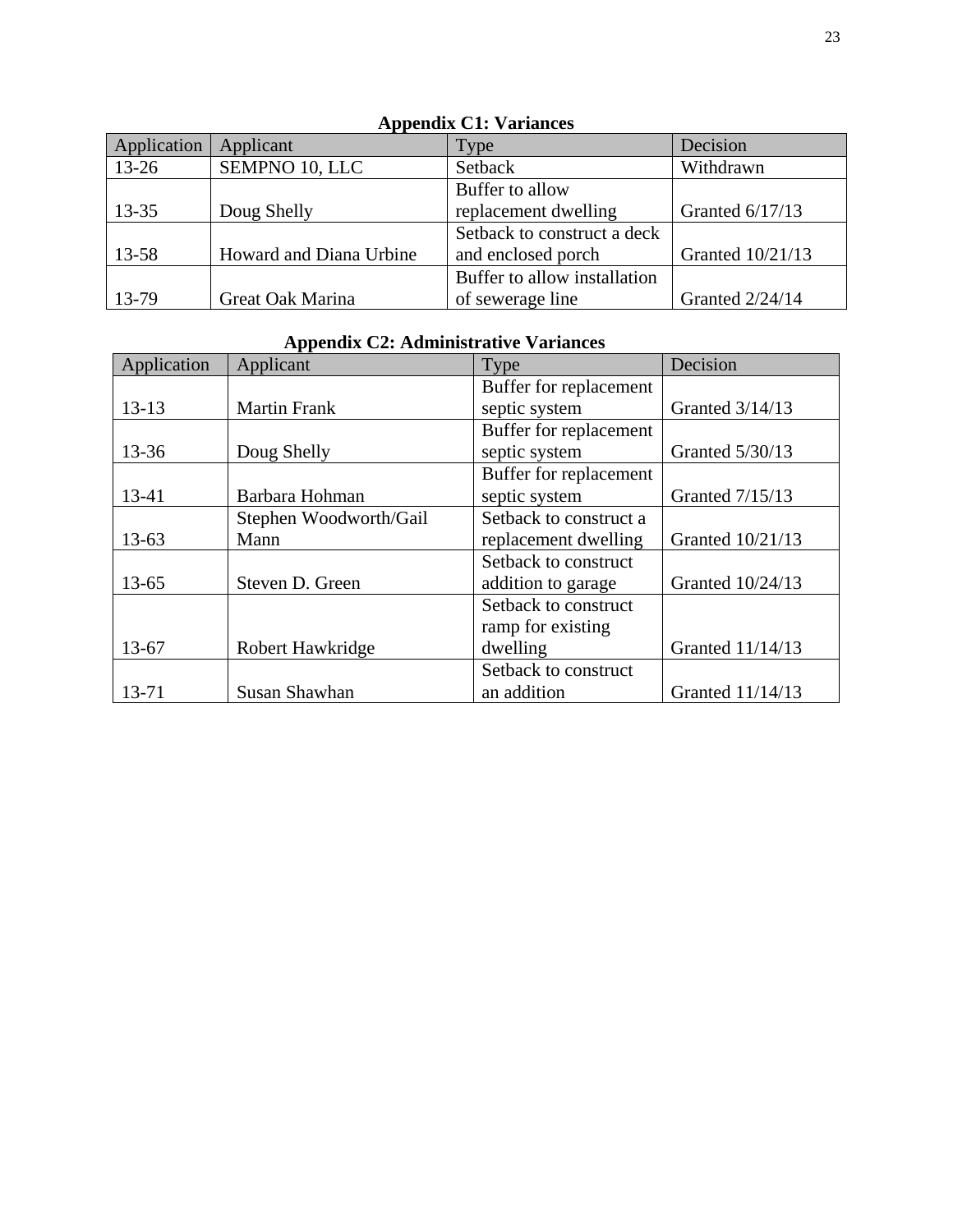|             | $\mu$                   |                            | Decision         |
|-------------|-------------------------|----------------------------|------------------|
| Application | Applicant               | Type                       |                  |
|             |                         | Installation of a ground   |                  |
|             |                         | mount solar array on a     |                  |
| 12-77       | Lester C. Jones         | farm.                      | Granted 5/20/13  |
|             |                         | Installation of a ground   |                  |
|             |                         | mount solar array on a     |                  |
| 13-27       | <b>ISE</b> America      | farm.                      | Granted 5/20/13  |
|             |                         | Installation of a ground   |                  |
|             |                         | mount solar array on a     |                  |
| 13-34       | Willard Agri-Service    | farm.                      | Granted 6/16/13  |
|             |                         | Renewal of sand and        |                  |
| 13-42       | Kent Sand and Gravel    | gravel pit.                | Granted 8/19/13  |
|             |                         | Cottage industry for a     |                  |
|             |                         | landscaping business and   |                  |
|             |                         | an accessory building      |                  |
|             |                         | over 1,200 square feet on  |                  |
|             |                         | a property less than 5     |                  |
| 13-49       | Casey and Kathleen Hurd | acres.                     | Granted 9/16/13  |
|             |                         | Cottage industry for a     |                  |
|             |                         | septic system business     |                  |
|             |                         | and an accessory building  |                  |
|             |                         | over 1,200 square feet on  |                  |
|             |                         | a property less than 5     |                  |
| $13 - 53$   | Steve D. Green          | acres.                     | Granted 9/16/13  |
|             |                         | Sand and gravel pit        |                  |
|             |                         | (original approval expired |                  |
| $13 - 61$   | Roland Clayton Co, LLC  | in May 2012)               | Granted 11/18/13 |

## **Appendix C3: Special Exceptions**

# **Appendix C4: Administrative Special Exceptions**

| Application | Applicant            | Type                              | Decision               |
|-------------|----------------------|-----------------------------------|------------------------|
|             |                      | Swimming pool in the front        |                        |
| $13 - 18$   | <b>Stuart Ingis</b>  | yard of a waterfront parcel       | Granted 4/8/13         |
|             |                      | Accessory structure in the front  |                        |
| $13 - 20$   | Alan Bramble         | yard of a waterfront parcel       | Granted 4/8/13         |
|             |                      | Day care group for 12 or more     |                        |
| $13 - 10$   | Cheryl Smith         | children                          | Granted 3/28/13        |
|             |                      | Accessory structure over 1,200    |                        |
|             |                      | square feet on a parcel less than |                        |
| $13-19$     | <b>Brian McCrae</b>  | 5 acres                           | <b>Granted 9/12/13</b> |
|             |                      | Accessory structure over 1,200    |                        |
|             | Ken and Linda        | square feet on a parcel less than |                        |
| 13-47       | Ervin                | 5 acres                           | Granted 8/12/13        |
|             |                      | Accessory structure over 1,200    |                        |
|             |                      | square feet on a parcel less than |                        |
| 13-56       | Jesse L. Brooks, Jr. | 5 acres                           | Granted 8/29/13        |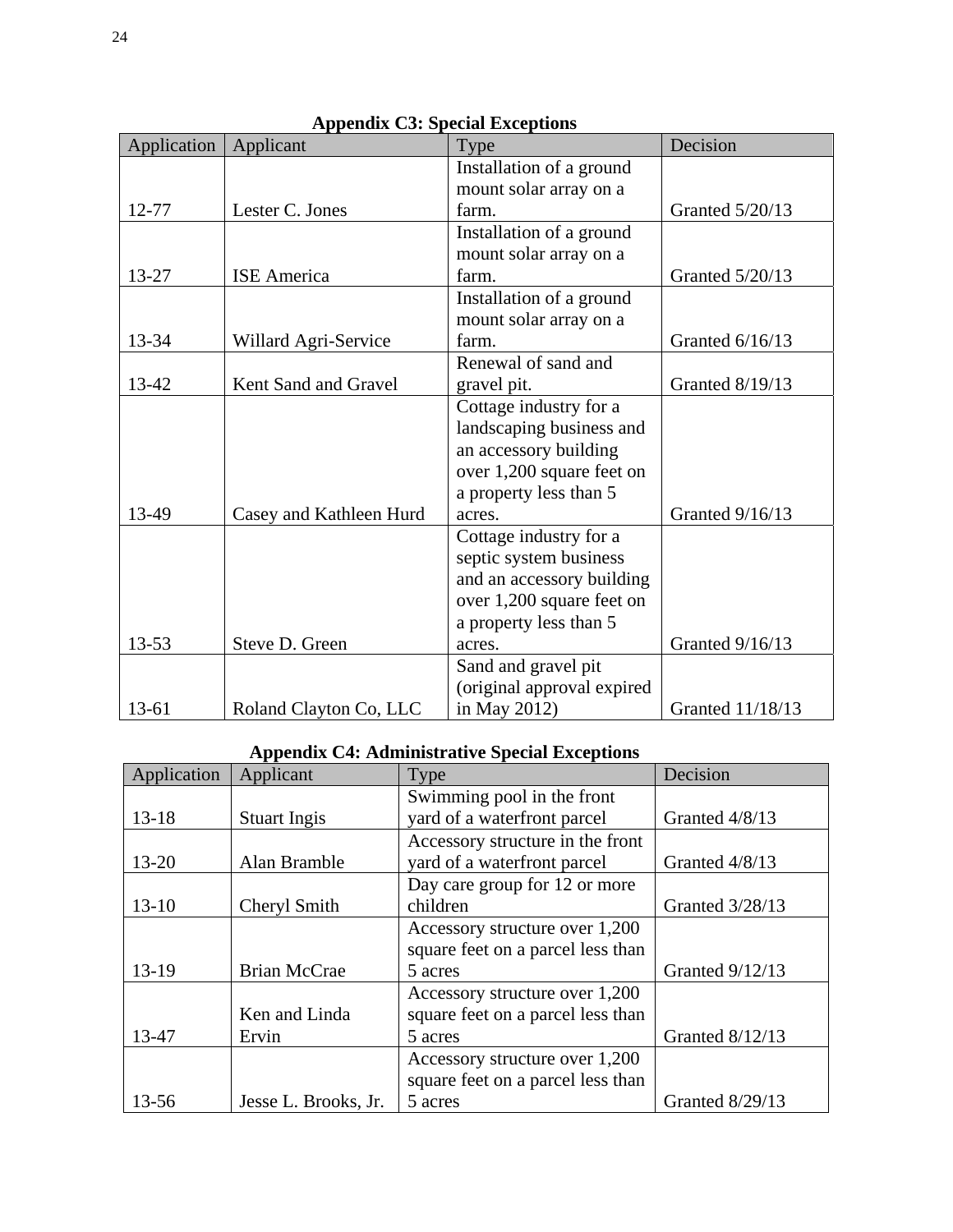|          | <b>Jurisdiction Name: Kent County</b>                                                                                                                                                                                                                                                                                                                                                         |     |               |
|----------|-----------------------------------------------------------------------------------------------------------------------------------------------------------------------------------------------------------------------------------------------------------------------------------------------------------------------------------------------------------------------------------------------|-----|---------------|
|          | <b>Planning Contact Name: Carla Gerber</b>                                                                                                                                                                                                                                                                                                                                                    |     |               |
|          | Planning Contact Phone Number: 410-778-7474                                                                                                                                                                                                                                                                                                                                                   |     |               |
|          | Planning Contact Email: cgerber@kentgov.org                                                                                                                                                                                                                                                                                                                                                   |     |               |
|          | Section I: Amendments and Growth Related Changes In Development Patterns<br>(A) Were any new comprehensive plan or plan elements adopted?<br>1. If no, go to $(B)$ .<br>2. If yes, briefly summarize what was adopted.                                                                                                                                                                        | YI  | N $\boxtimes$ |
| 1.<br>2. | (B) Were there any growth related changes in development patterns?<br>(Note: Growth related changes in development patterns are changes in land<br>use, zoning, transportation capacity improvements, new subdivisions, new<br>schools or school additions, or changes to water and sewer service areas.)<br>If no, go to $(C)$ .<br>If yes, briefly summarize each growth related change(s). | YII | $N \boxtimes$ |
| 1.<br>2. | (C) Were any amendments made to the zoning regulations?<br>If no, go to $(D)$ .<br>If yes, briefly summarize any amendments that resulted in<br>changes in development patterns.<br>Only one text amendment was adopted which permits microbreweries in the<br>Commercial District. The text amendment will not result in changes in development<br>patterns.                                 | YM  | N             |

# **(D)** Were any amendments made to the zoning map?  $Y \cap N \times N$



 $\overline{\phantom{0}}$ 

- 1. If no, go to *Section II: Mapping and GIS Shapefiles.*<br>2. If yes, briefly summarize each amendment(s).
- If yes, briefly summarize each amendment(s).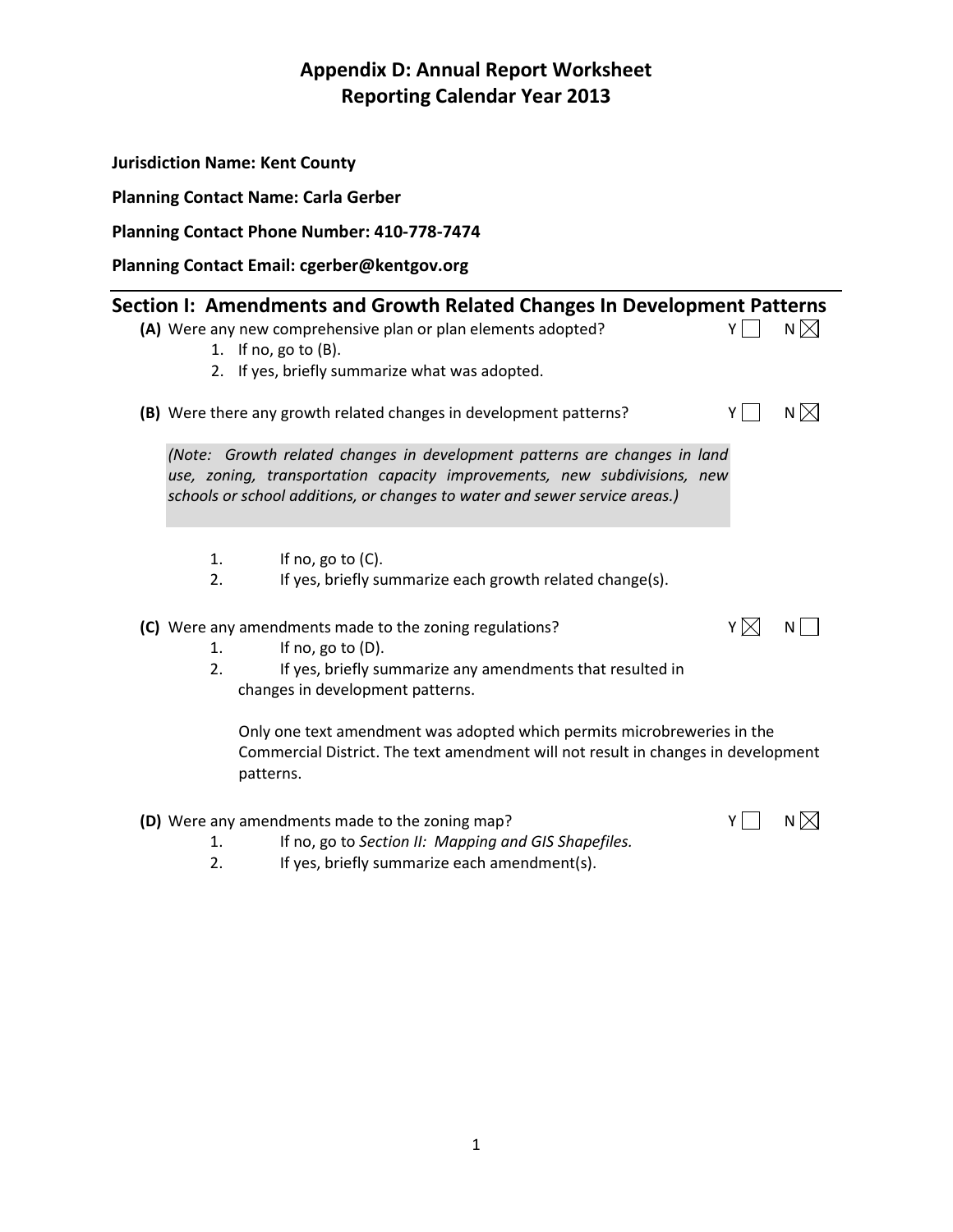## **Section II: Mapping and GIS Shapefiles**

**(A)** Does your jurisdiction utilize GIS to prepare planning related maps?  $Y \boxtimes Y$  N

- 
- 1. If no, include an address, parcel identification number or other means to identify the type and location of all new growth related changes or zoning map amendments listed in *Sections I(B)* and *I(D)*. Provide a paper map(s) that indexes the general location(s) of the growth related changes or zoning map amendment(s). *Contact MDP for mapping assistance.*
- 2. If yes, include a map(s) of the location(s) of the amendment(s) and submit applicable GIS shapefiles for all new growth related changes and zoning map amendments listed in *Sections I(B)* and *I(D)*. GIS shapefiles may be uploaded on the online Annual Report Webtool or via email or cd/dvd disk.

No growth related changes were made to the Land Use Ordinance or Zoning Maps.

- **(B)** Were there any growth related changes identified in *Sections*  $I(B)$  ?  $Y \cap Y$ 
	- 1. If no, go to  $(C)$ .
	- 2. If yes, then include GIS shapefiles and map(s), that identify the location of each growth related change identified in *Section I(B)*. If your jurisdiction does not utilize GIS then clearly identify the growth related changes on a map(s).
- **(C)** Were there any zoning map amendments identified in *Section I(D)*.  $Y \cap Y$ 
	- *1.* If no to (A) and (B), skip *to Section III: Consistency of Development Changes*.
	- 2. If yes, then include GIS shapefiles and map(s), that identify the location of each zoning map amendment identified in *Section I(D)*. If your jurisdiction does not utilize GIS then clearly identify the growth related changes on a map(s). *Contact MDP for mapping assistance*.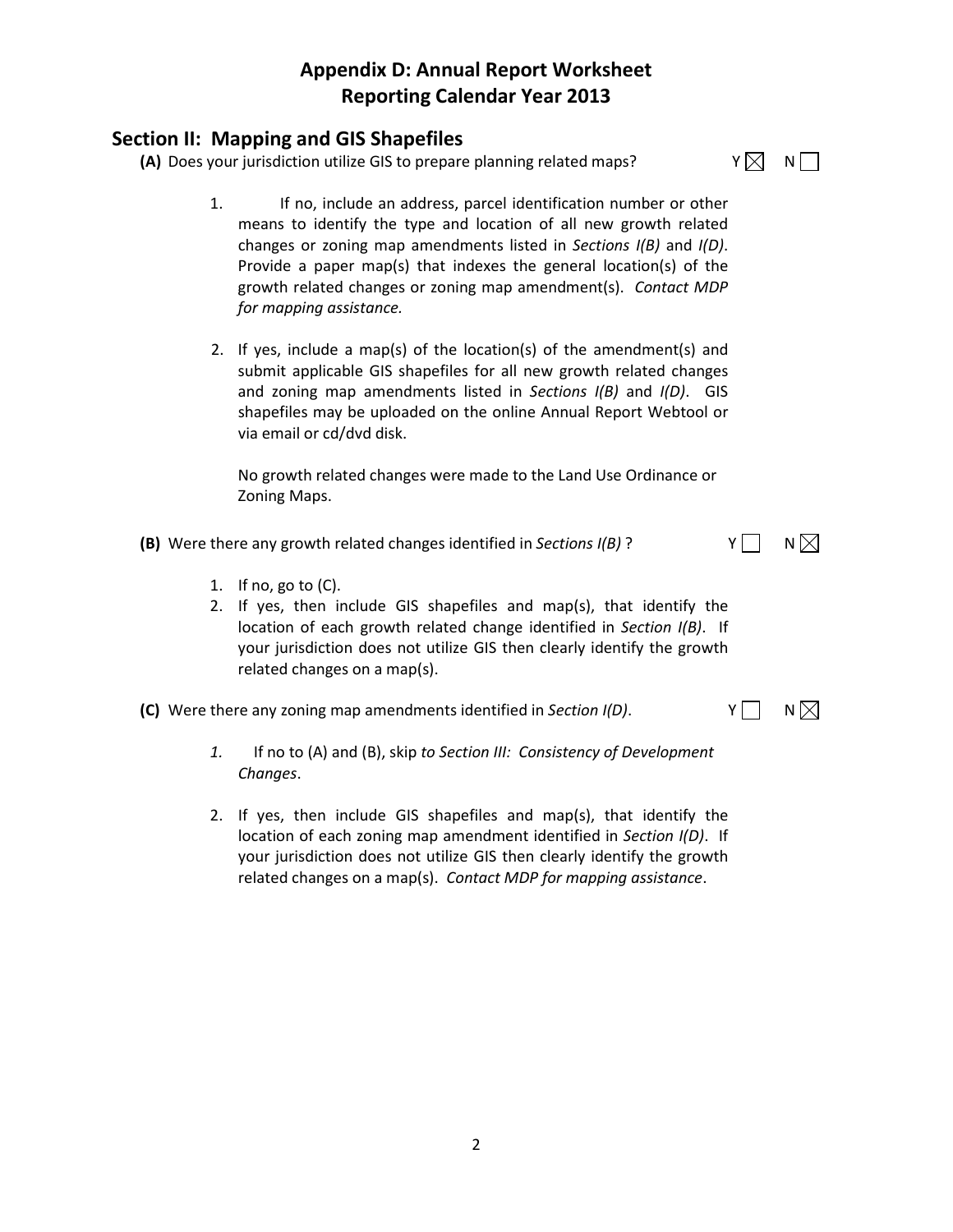## **Section III: Consistency of Development Changes**

**(A)** Were there any growth related changes identified in *Sections I(B)* through (D)?  $Y \cap N \times N$ 

- 1. If no, skip to *Section IV: Planning and Development Process*.
- 2. If yes, go to (B).
- **(B)** For each growth related change listed in in *Sections I(B) through (D),* state how the development changes were determined to be consistent with:
	- 1. Each other;
	- 2. Any recommendations of the last annual report;
	- 3. The adopted plans of the local jurisdiction;
	- 4. The adopted plans of all adjoining jurisdictions;
	- 5. Any adopted plans of the State and local jurisdictions that have responsibility for financing or constructing improvements necessary to implement the jurisdiction's plan.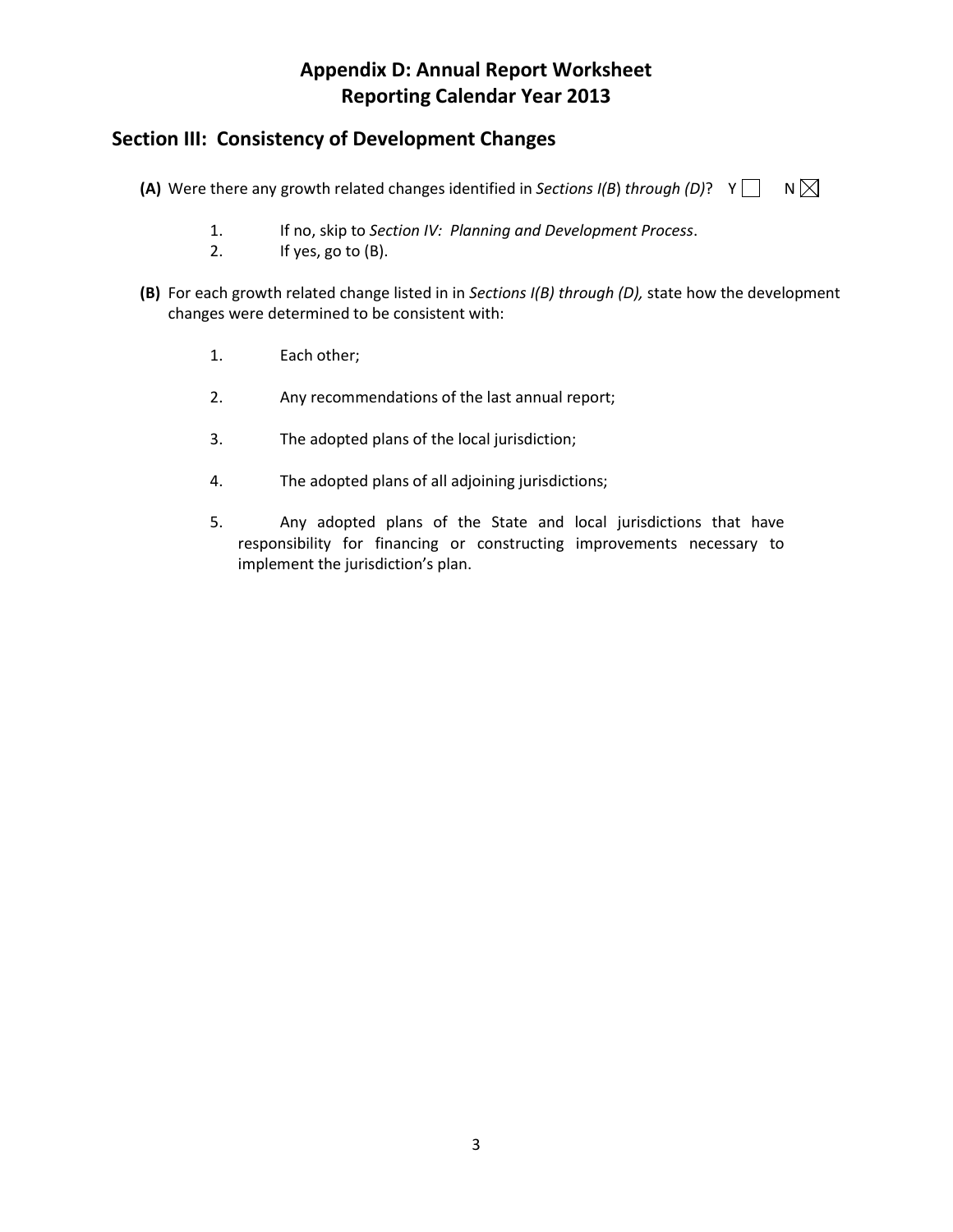## **Section IV: Plan Implementation and Development Process**

- **(A)** Is the adoption date of your comprehensive plan prior to January 1, 2010?  $Y \boxtimes N$ 
	- 1. If no, then skip to (B). Identify adoption month and year:
	- 2. If yes, has your jurisdiction submitted a five-year implementation update?
		- a. If yes, skip to (B).
		- b. If no, include a summary of the following:
			- (i). Development trends contained in the previous annual reports filed during the period covered by the narrative;
			- (ii). The status of comprehensive plan implementation tools such as comprehensive rezoning to carry out the provisions of the comprehensive plan;
			- (iii). Identification of any significant changes to existing programs, zoning ordinances, regulations, financing programs, or State requirements necessary to achieve the visions and goals of the comprehensive plan during the remaining planning timeframe;
			- (iv). Identification of any State or federal laws, regulations, or requirements that have impeded local implementation of the comprehensive plan and recommendations to remove any impediments;
			- (v). Future land use challenges and issues; and
			- (vi). A summary of any potential updates to the comprehensive plan.

Although development has been slowly rebounding since 2009, it remains much below the peak years of 2002-2005. It may take several more years before more than 50 permits are again issued for new dwellings. A comprehensive rezoning was not deemed necessary following the adoption of the current Comprehensive Plan in 2006. The last rezoning occurred in 2002. No significant changes are necessary to achieve the goals of the Plan and not significant challenges are looming. It is anticipated that a new Comprehensive Plan will be ready for adoption by 2016.

- **(B)** In the current reporting year, did your jurisdiction identify any recommendations for improving the planning and development process within the jurisdiction?
	- 1. If no, go to (C).
	- 2. If yes, what were those recommendations?
- **(C)** In the current reporting year, did your jurisdiction adopt any ordinances or regulations needed to implement the 12 planning visions under [§1-201 of the Land Use Article?](http://www.planning.maryland.gov/PDF/OurWork/CompPlans/Article_66B.pdf)



 $Y \cap N$ 

- 1. If no, go to *Section V: Measures and Indicators*.
- 2. If yes, what were those changes?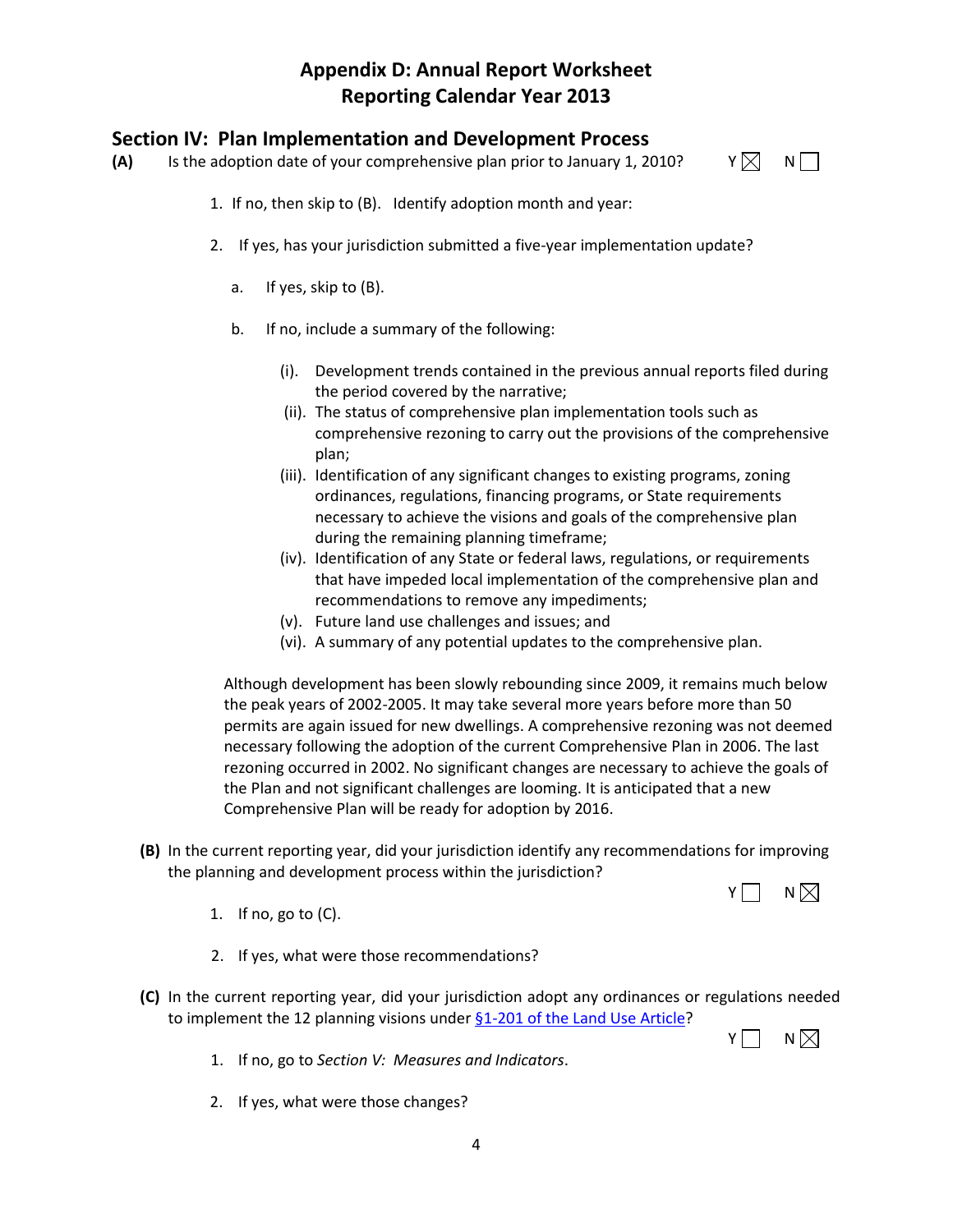## **Section V: Measures and Indicators**

**(Note: The Measures and Indicators Sections (D) – (G) are only required for jurisdictions issuing more than 50 new residential building permits in the reporting year).**

**(A)** In the **Total** column in *Table 1*, *New Residential Permits Issued (Inside and Outside the PFA*) in (C) below, enter the total number of new residential building permits issued in 2013. Enter 0 if no new residential building permits were issued in 2013.

*(Note: For annual reporting purposes, tabulate the amount of new residential building permits issued at time your jurisdiction has granted the*  ability for a new residential unit to be constructed. It does not mean that the unit *has been constructed, will be constructed, or is occupied. If your local definition of building permit varies, please indicate the definition used to tabulate new residential building permits. Reconstruction or replacement permits should be included as new residential permits. Additionally, tracking the amount of reconstruction, replacement or demolition of residential units in Table 2A may be beneficial when conducting the Development Capacity Analysis in Section VIII.)*

- **(B)** In the **PFA** column in *Table 1*, enter the total number of permits issued inside the Priority Funding Area (PFA). Enter 0 if no new residential building permits issued inside the PFA in 2013.
- **(C)** In the **Non-PFA** column in *Table 1*, enter the total number of permits issued outside the PFA.

Enter 0 if no new residential building permits issued outside the PFA in 2013.

## **Table 1: New Residential Permits Issued (Inside and Outside the PFA)**

| <b>Residential</b>               | <b>PFA</b> | Non - PFA | <b>Total</b> |
|----------------------------------|------------|-----------|--------------|
| # New Residential Permits Issued |            |           | ر ر          |

(Note: At a minimum, each jurisdiction should submit the information requested in Table 1: New Residential Permits Issued (Inside and Outside the PFA) as part of their Annual Report. If no residential permits were issued, then indicate 0 in each column.)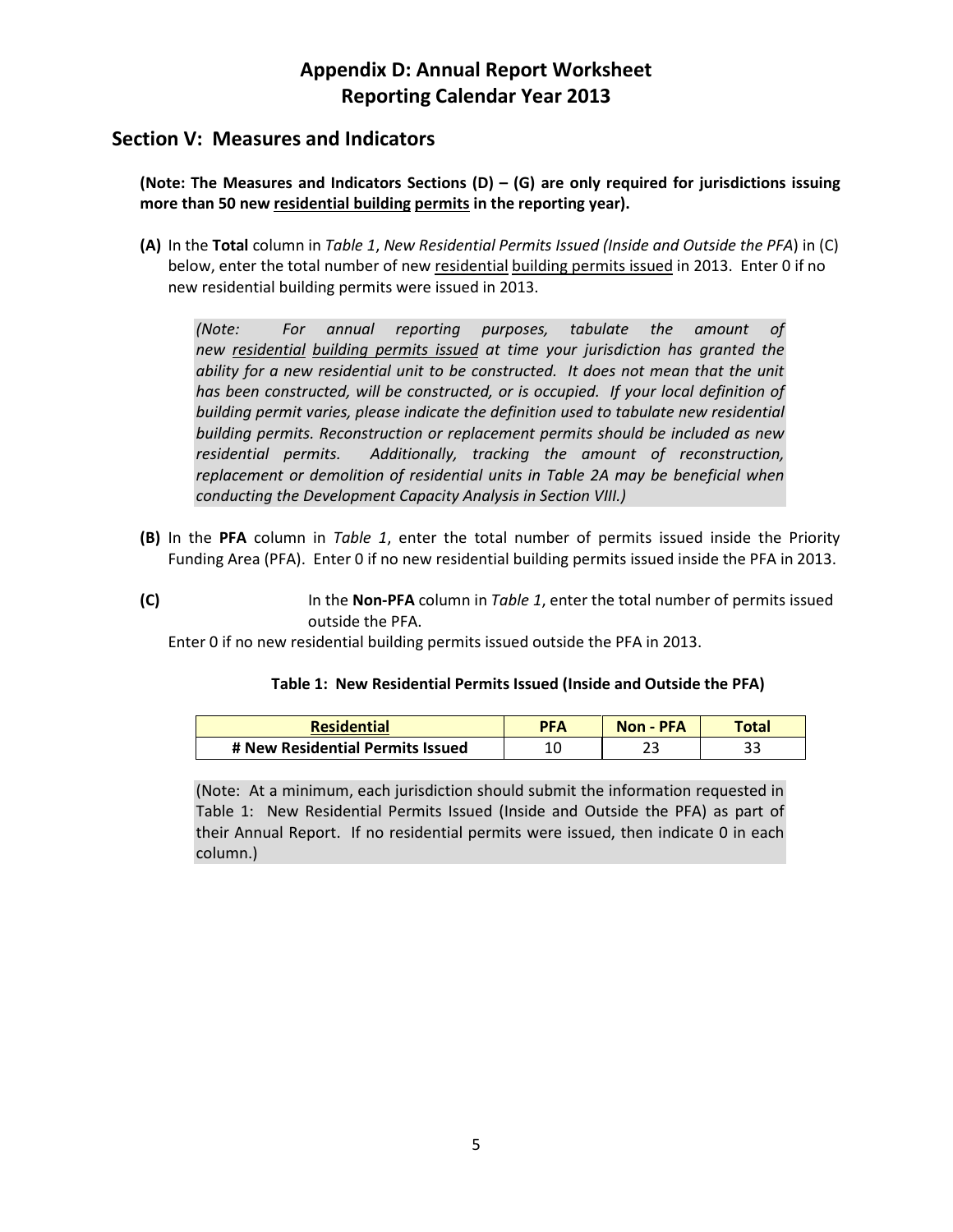**(D)** If the **Total** number of new residential permits in *Table 1* is less than 50, then *Tables 2A and 2B are* optional and can be used to locally monitor changes less than 50 permits. Skip to (E) if the **Total** number of new residential permits in *Table 1* is 50 or more.

|  | Table 2A: Amount of Residential Growth (Inside and Outside the PFA) |  |  |
|--|---------------------------------------------------------------------|--|--|
|  |                                                                     |  |  |

| <b>Residential</b>                                   | <b>PFA</b> | <b>Non - PFA</b> | <b>Total</b> |
|------------------------------------------------------|------------|------------------|--------------|
| # Units Approved                                     |            |                  |              |
| # Units Constructed                                  |            |                  |              |
| # Minor Subdivisions Approved                        |            |                  |              |
| # Major Subdivisions Approved                        |            |                  |              |
| <b>Total Approved Subdivision Area (Gross Acres)</b> |            |                  |              |
| # Lots Approved                                      |            |                  |              |
| <b>Total Approved Lot Area (Net Acres)</b>           |            |                  |              |
| # Units Demolished*                                  |            |                  |              |
| # Units Reconstructed/Replaced*                      |            |                  |              |

*\*Not required*.

#### **Table 2B: Amount of Commercial Growth (Inside and Outside the PFA)**

| <b>Commercial</b>                            | <b>PFA</b> | Non - PFA | Total |
|----------------------------------------------|------------|-----------|-------|
| # New Permits Issued                         |            |           |       |
| # New Lots Approved                          |            |           |       |
| <b>Total Square Feet Approved (Gross)</b>    |            |           |       |
| <b>Total Square Feet Constructed (Gross)</b> |            |           |       |

**<sup>(</sup>E)** Were more than 50 new residential building permits issued in 2013?  $Y \cap N \times N$ 

- 1. If no, then the remainder of this Section is optional. Skip to *Section VI: Locally Funded Agricultural Land Preservation*.
- 2. If yes, then complete *Tables 3 through 5* for Residential Growth and *Tables 6 through 8* for Commercial Growth in (F) and (G) below.

## **(F) Amount, Net Density and Share of Residential Growth:**

*(Note: To calculate the amount, net density and share of residential growth, jurisdictions must identify the total number of new residential building permits issued; the total number of new residential units approved; the total number of new residential lots approved; the total approved gross acreage of new residential subdivisions; and net lot area. A number of values are repeated in Tables 1 through 5. Be sure to enter consistent values for each similar category used in these tables.)*

| Table 3. Allioulit of Residential Growth (Inside and Outside the FFA) |                  |              |  |  |
|-----------------------------------------------------------------------|------------------|--------------|--|--|
| <b>PFA</b>                                                            | <b>Non - PFA</b> | <b>Total</b> |  |  |
|                                                                       |                  |              |  |  |
|                                                                       |                  |              |  |  |
|                                                                       |                  |              |  |  |
|                                                                       |                  |              |  |  |
|                                                                       |                  |              |  |  |
|                                                                       |                  |              |  |  |

**Table 3: Amount of Residential Growth (Inside and Outside the PFA)**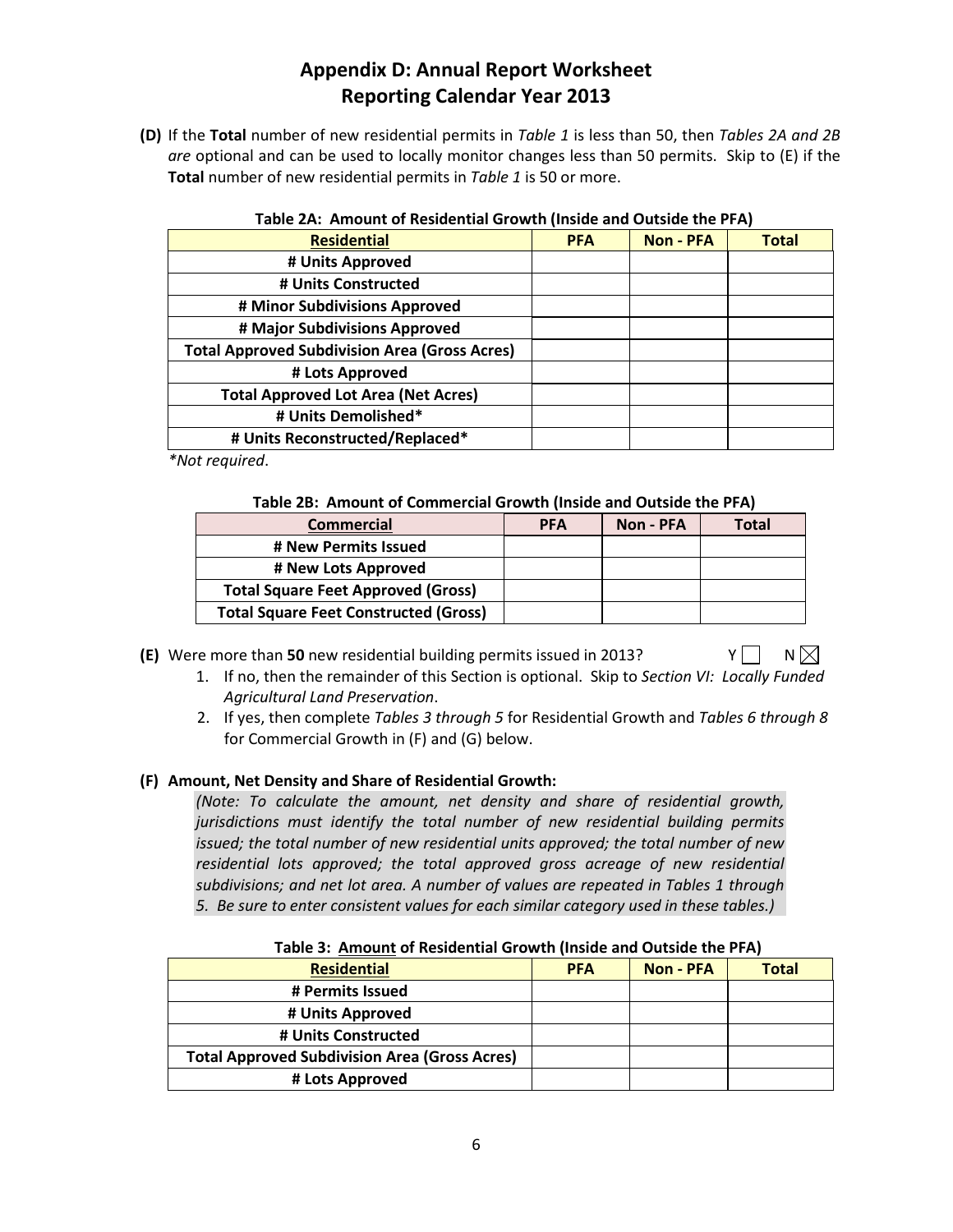| Table 4. The Density of Residential Growth (miside and Odtside the FTA)<br><b>Residential</b><br><b>Total</b><br><b>PFA</b><br>$Non-PFA$ |  |  |  |  |  |
|------------------------------------------------------------------------------------------------------------------------------------------|--|--|--|--|--|
| # Units Approved                                                                                                                         |  |  |  |  |  |
| <b>Total Approved Lot Size (Net Acres)</b>                                                                                               |  |  |  |  |  |

## **Table 4: Net Density of Residential Growth (Inside and Outside the PFA)**

#### **Table 5: Share of Residential Growth (Inside and Outside the PFA)**

| <b>Residential</b>    | <b>PFA</b> | $Non-PFA$ | <b>Total</b> |
|-----------------------|------------|-----------|--------------|
| # Units Approved      |            |           |              |
| % of Total Units      | %          | %         | 100%         |
| (# Units/Total Units) |            |           |              |

## **(G) Amount, Net Density and Share of Commercial Growth:**

*(Note: To calculate the amount, net density and share of commercial growth, jurisdictions must identify the total number of new commercial permits issued; the total square footage of the commercial building approved; the total number of new commercial lots approved; the total new commercial subdivision area (gross acres); and the total approved subdivision net lot area, in acres for all new commercial subdivisions. The total building square footage (gross) and total lot size values (net acres) should be the same for Tables 6 through 8. For annual report purposes, all approved square footage (gross) should be tabulated, with the understanding that not all building square footage reported may be used for commercial or retail related activities. Commercial growth should include retail, office, hotel, industrial uses and may include other uses, such as, mixed-use, institutional and agricultural structures, if approved for commercial use.)* 

**Table 6: Amount of Commercial Growth (Inside and Outside the PFA)**

| <b>Commercial</b>                            | <b>PFA</b> | Non - PFA | <b>Total</b> |
|----------------------------------------------|------------|-----------|--------------|
| # Permits Issued                             |            |           |              |
| <b>Building Square Feet Approved (Gross)</b> |            |           |              |
| # Lots Approved                              |            |           |              |
| <b>Total Subdivision Area (Gross Acres)</b>  |            |           |              |

## **Table 7: Net Density of Commercial Growth (Inside and Outside the PFA)**

| <b>Commercial</b>                   | <b>PFA</b> | $Non-PFA$ | <b>Total</b> |
|-------------------------------------|------------|-----------|--------------|
| <b>Building Square Feet (Gross)</b> |            |           |              |
| <b>Total Lot Size (Net Acres)</b>   |            |           |              |

## **Table 8: Share of Commercial Growth (Inside and Outside the PFA)**

| <b>PFA</b><br><b>Commercial</b>     |   | $Non-PFA$ | <b>Total</b> |  |
|-------------------------------------|---|-----------|--------------|--|
| <b>Building Square Feet (Gross)</b> |   |           |              |  |
| % of Total Building Sq. Ft.         | % | %         | 100%         |  |
| (Bldg. Sq. Ft./Total Sq. Ft.)       |   |           |              |  |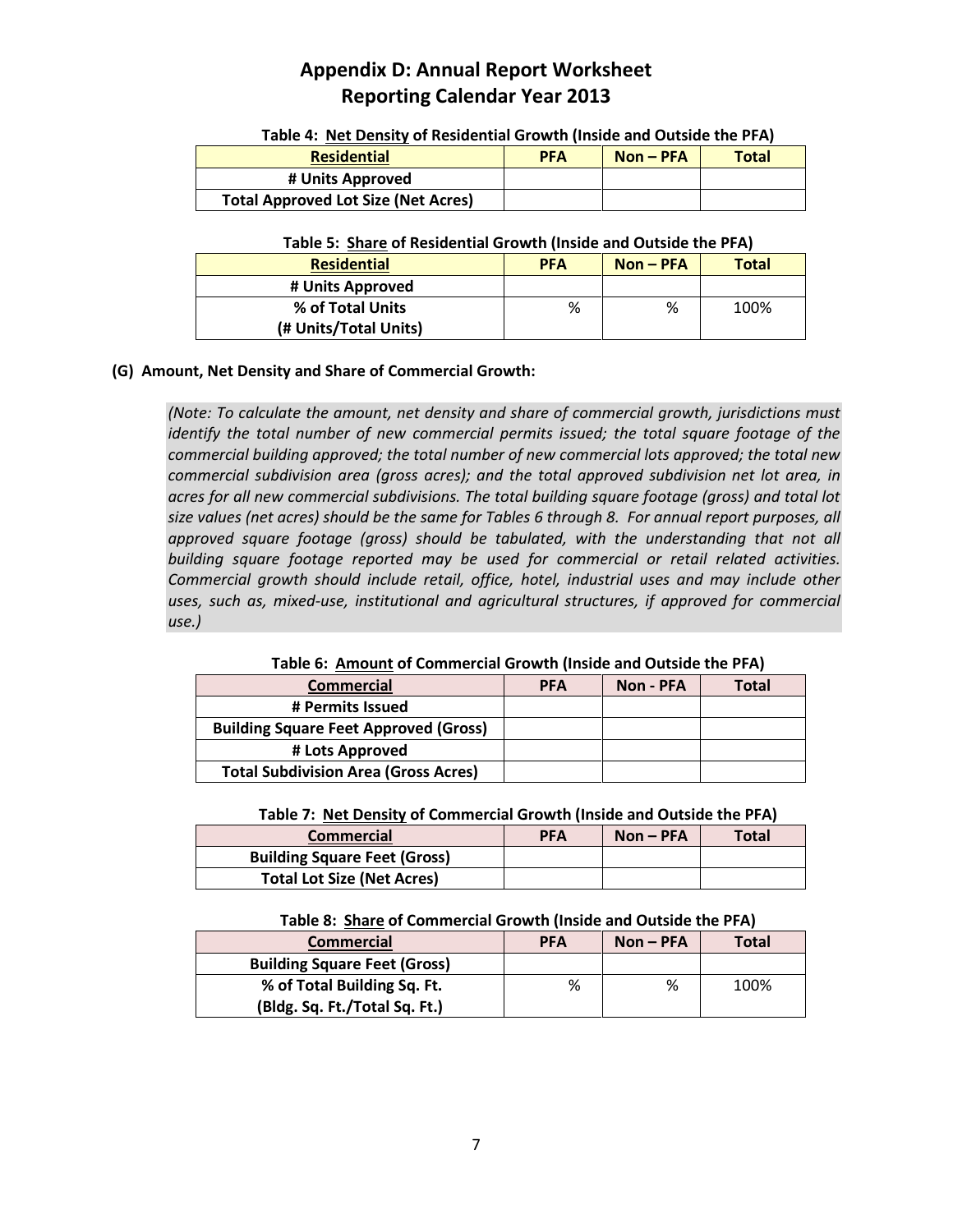## **Section VI: Locally Funded Agricultural Land Preservation**

**(A)** How many acres were preserved using local agricultural land preservation funding? Enter 0 if no acres were preserved using local funds.

0 Acres

## **Section VII: Local Land Use Percentage Goal**

**(A)** Is all land within the boundaries of the jurisdiction in the PFA?  $Y \cap N \setminus N$ 

- 1. If yes, then the local land use percentage goal does not need to be established. Skip to *Section VIII: Development Capacity Analysis*.
- 2. If no, then the jurisdiction must establish a local percentage goal to achieve the statewide land use goal to increase the current percentage of growth located inside the PFAs and decrease the percentage of growth (new lots and new residential units) located outside the PFAs. Go to (B).
- **(B)** What is the jurisdiction's established local land use percentage goal? 80% of the undeveloped area within the Priority Preservation Area (114,340 acres). The Comprehensive Plan was amended in April 2010 to include the PPA.
- **(C)** What is the timeframe for achieving the local land use percentage goal? Unkown
- **(D)** Has there been any progress in achieving the local land use percentage goal? Yes. In 2010, when the goal was established, 37,725 acres was already protected. Since then, 2,172 acres have been protected, including 854 acres in 2013.
- **(E)** What are the resources necessary for infrastructure inside the PFAs?
- **(F)** What are the resources necessary for land preservation outside the PFAs? Funding to purchase easements or continued tax credits for donated easements.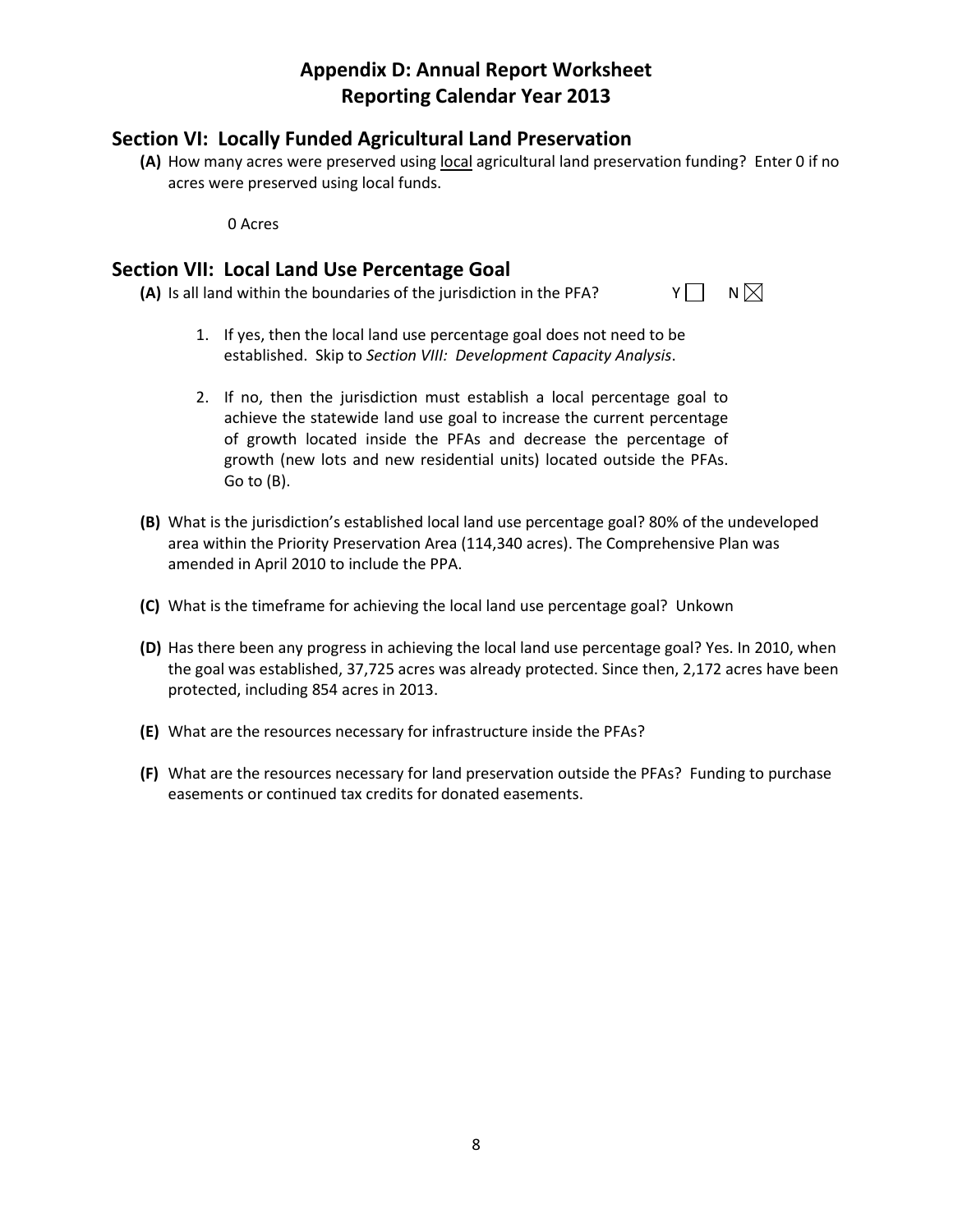## **Section VIII: Development Capacity Analysis (DCA)**

**(A)** Has an updated DCA been submitted with your Annual Report or to MDP within the last three years?

*(Note: A DCA is required every 3-years and whenever there is a significant change in zoning or land use pattern. See §1-208(c)(1)(iii) of the Land Use Article. A DCA may be submitted independently from the Annual Report, such as, part of a comprehensive plan update.)*

 $Y \cap N$ 

1. If no, explain why an updated DCA has not been submitted, such as, no substantial growth changes, etc.

There have been no substantial growth changes in the last five years.

2. If yes, then skip to (C):

*(Note: For additional guidance on how to conduct a Development Capacity Analysis, see the Estimating Residential Development Capacity Analysis Guidebook, August 2005, located in the Planning Guide section of the MPD website:*

*[http://planning.maryland.gov/OurProducts/publications.shtml#ModelsGuidelines](http://planning.maryland.gov/OurProducts/publications.shtml%23ModelsGuidelines)* 

*MDP provides technical assistance to local governments in completing development capacity analyses. Please contact your MDP regional planner for more information.)*

- **(B)** When was the last DCA submitted? Identify Month and Year:
- **(C)** After completing the DCA, provide the following data on capacity inside and outside the PFA in *Table 9, Residential Development Capacity (Inside and Outside the PFA)*:

|  |  | Table 9: Residential Development Capacity (Inside and Outside the PFA) |  |  |  |  |
|--|--|------------------------------------------------------------------------|--|--|--|--|
|--|--|------------------------------------------------------------------------|--|--|--|--|

| Parcels & Lots w/ Residential Capacity | <b>PFA</b> | $Non-PFA$ | Total |
|----------------------------------------|------------|-----------|-------|
| <b>Residentially Zoned Acres</b>       |            |           |       |
| <b>Total Acres</b>                     |            |           |       |
| <b>Total Lots</b>                      |            |           |       |
| <b>Acres and Parcels with Capacity</b> |            |           |       |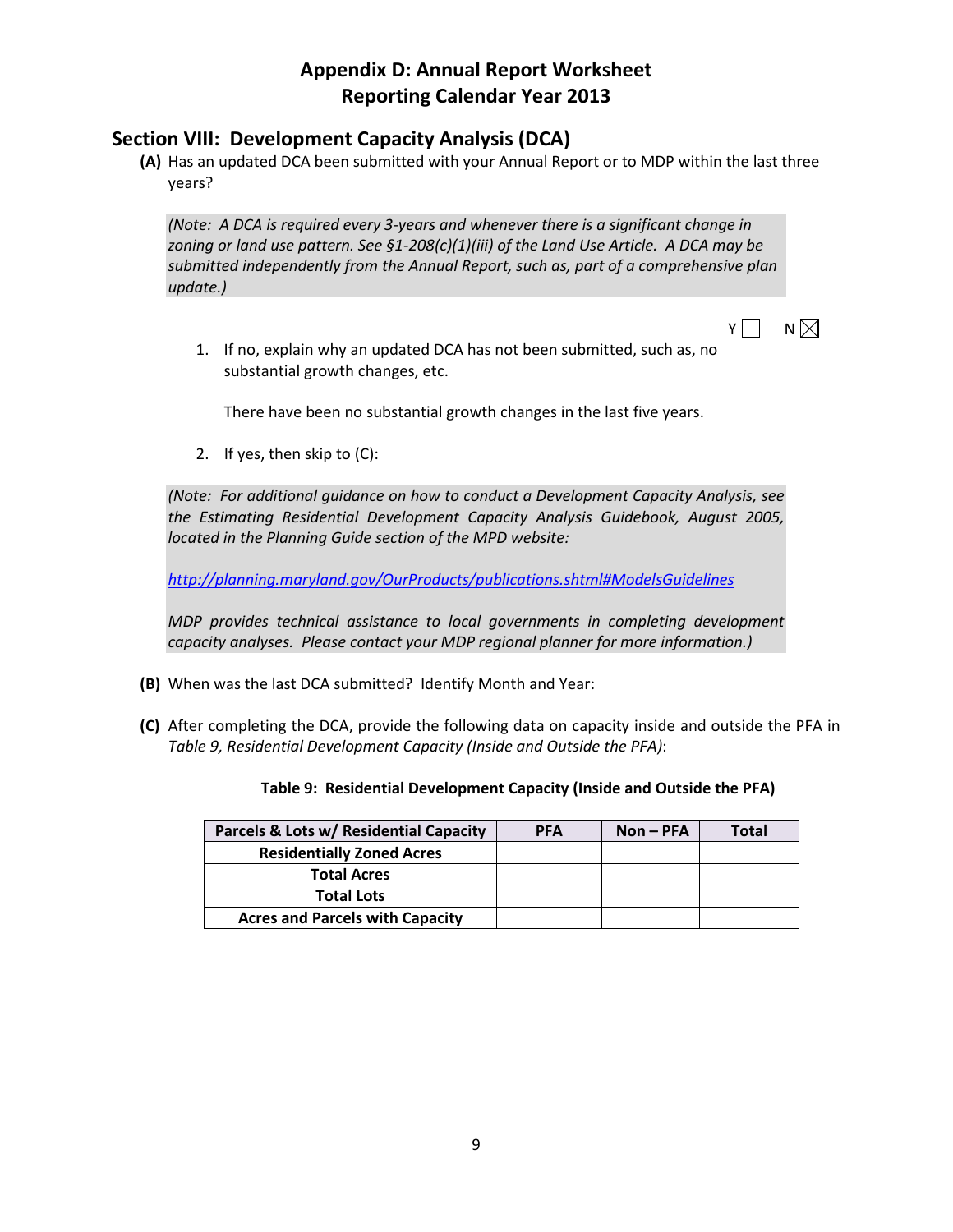## **Section XI: Adequate Public Facility Ordinance (APFO) Restrictions (Section IX is only required by jurisdictions with adopted APFOs)**

**(A)** Does your jurisdiction have any adopted APFOs?  $Y \cap N$ 



- 1. If no, skip this Section.
- 2. If yes, go to (B).
- **(B)** Has any APFO resulted in a restriction within the Priority Funding Area?  $Y \cap N$ 
	- 1. If no, skip this Section.
	- 2. If yes, then complete (C) through (I) below for each restriction.
- **(C)** What is the type of infrastructure affected? (List each for Schools, Roads, Water, Sewer, Stormwater, Health Care, Fire, Police or Solid Waste.)
- **(D)** Where is each restriction located? (Identify on a map if possible).
- **(E)** Describe the nature of what is causing each restriction.
- **(F)** What is the proposed resolution of each restriction (if available)?
- **(G)** What is the estimated date for the resolution of each restriction (if available)?
- **(H)** What is the resolution that lifted each restriction (if applicable)?
- **(I)** When was each restriction lifted (if applicable)?
- **(J)** Has your jurisdiction reported the restrictions reported in (C) through (I) above as part of the required biennial APFO annual reporting requirements?

 $Y \cap N$ 

(Note: Jurisdictions with adopted APFOs must submit a biennial APFO report when a restriction within the PFA occurs within the reporting period. The APFO report is due by July 1 of each even year and covers the reporting period for the previous two calendar years, currently 2013 and 2012.)